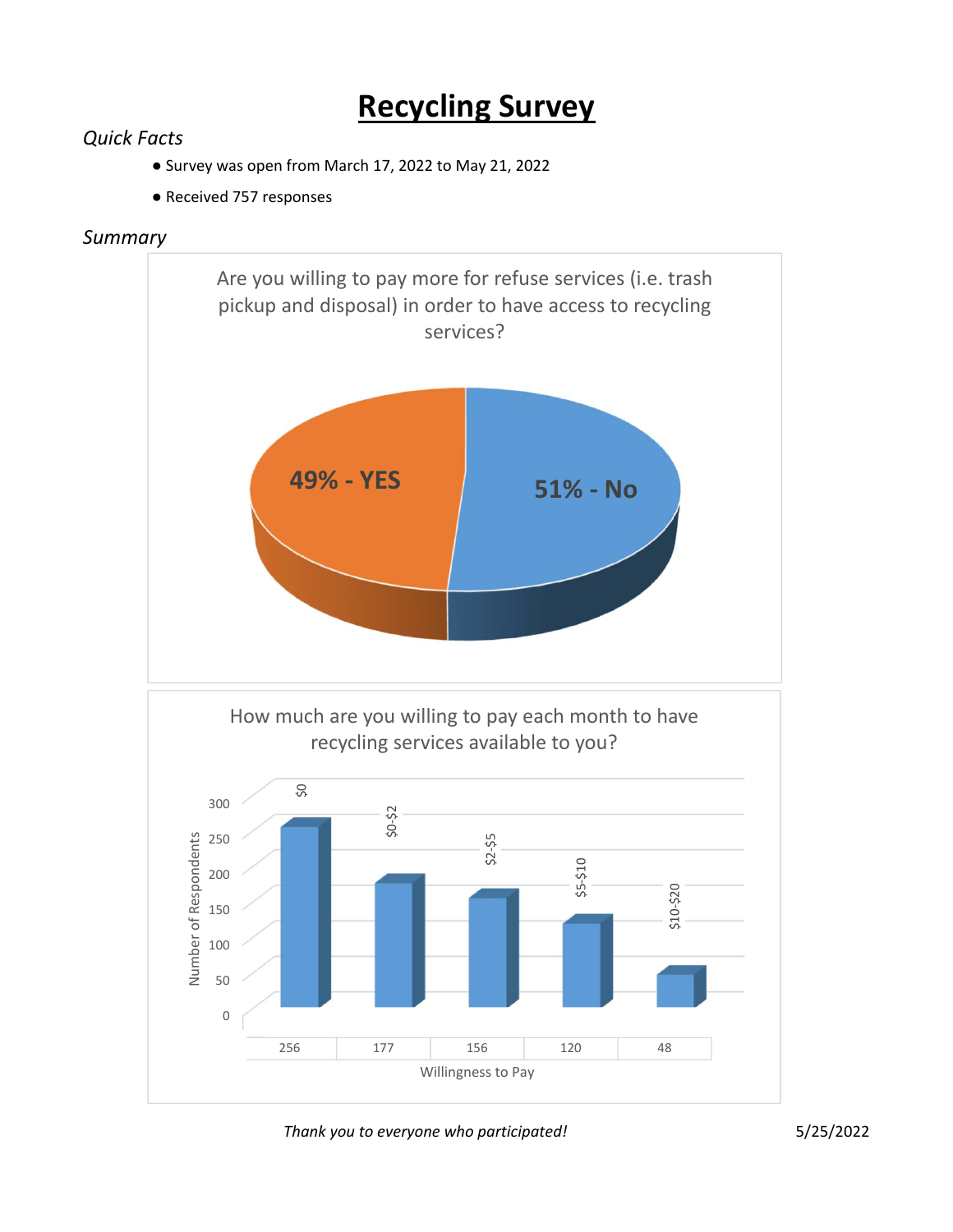| Are you willing to pay more for refuse services   | How much are you willing to pay |                                                                                                                                  |
|---------------------------------------------------|---------------------------------|----------------------------------------------------------------------------------------------------------------------------------|
| (i.e. trash pickup and disposal) in order to have | each month to have recycling    |                                                                                                                                  |
| access to recycling services                      | services available to you?      | What would make you more likely to pay for recycling?                                                                            |
| NO.                                               | \$0-\$2                         |                                                                                                                                  |
| NO                                                |                                 | $\mathbf 0$                                                                                                                      |
|                                                   |                                 | \$2-\$5 - If recycling bins stay as drop off                                                                                     |
|                                                   |                                 | \$5-\$10 - If recycling bins were located in my neighborhood, and I have daily access to recycling and do not have to transport  |
|                                                   |                                 | common recycling materials in my car to a recycling center. I already pay KAB for annual pick-up services, and I like this       |
|                                                   |                                 | convenience. I do not enjoy having to drive to the recycling bins. Every time I do drive to the bins they are full, especially   |
| YES                                               | \$2-\$5                         | cardboard. I go once, per month after hours.                                                                                     |
| YES                                               | $$2-$5$                         |                                                                                                                                  |
|                                                   |                                 | Put a glass recycling bin by the other bins in the alley. Take a good look at your alleys, since we moved here there have been 3 |
|                                                   |                                 | houses added to the other side of the alley. There has not been an increase in trash receptacles. The last family that moved     |
| YES                                               | \$5-\$10                        | out ruined the lids on the trash container. Time to fix things!                                                                  |
| YES                                               | $$0-$2$                         |                                                                                                                                  |
| NO                                                |                                 | 0 If pickup in country                                                                                                           |
| NO                                                | $$0-$2$                         | If we had a 24 hr service                                                                                                        |
| <b>NO</b>                                         | $$0-$2$                         | Recycling should pay for itself!!                                                                                                |
| <b>NO</b>                                         |                                 | 0 Is it really worth it?                                                                                                         |
| NO                                                | $$0-$2$                         | Alley pickup for recycle                                                                                                         |
| YES                                               | \$5-\$10                        | Keeping Alliance Beautiful in Operation                                                                                          |
| YES                                               | \$5-\$10                        |                                                                                                                                  |
| YES                                               | \$5-\$10                        | I hate to see those 15 jobs lost, and I would like to see more recycling done.                                                   |
| YES                                               | \$10-\$20                       | Cardboard receptacle                                                                                                             |
| NO                                                | $$0-$2$                         | On monthly budget would not be willing to pay an extra than I have to                                                            |
|                                                   |                                 | To keep KAB active in Alliance - I currently take my recycling to the Center, but would pay to have it picked up. Whatever       |
| YES                                               | \$5-\$10                        | would best help                                                                                                                  |
| YES                                               | \$5-\$10                        |                                                                                                                                  |
| NO                                                |                                 | $\mathbf 0$                                                                                                                      |
| NO                                                | $$0-$2$                         | No thanks                                                                                                                        |
| YES                                               |                                 | \$25 The loss of funds for Keep Alliance Beautiful                                                                               |
| ΝO                                                |                                 | 0 if it were billed per household - not by meter #                                                                               |
| YES                                               | \$5-\$10                        | To have the continued services of Keep Alliance Beautiful                                                                        |
| NO                                                | $$0-$2$                         | If I had more time/space to do so                                                                                                |
| YES                                               | $$0-$2$                         |                                                                                                                                  |
| <b>NO</b>                                         | $$0-$2$                         |                                                                                                                                  |
| NO                                                |                                 | $\mathbf 0$                                                                                                                      |
| NO                                                | $$0-$2$                         | Nothing, you charge enough for utilities the way it is                                                                           |
| NO                                                | $$0-$2$                         |                                                                                                                                  |
| NO                                                |                                 | \$0 I would not, it should already be included                                                                                   |
| YES                                               | \$10-\$20                       | N/A                                                                                                                              |
| <b>NO</b>                                         |                                 | $\pmb{0}$                                                                                                                        |
| NO                                                |                                 | \$0                                                                                                                              |
| NO                                                |                                 | \$0 Nothing, don't recycle                                                                                                       |
| NO                                                | $$0-$2$                         |                                                                                                                                  |
| Yes                                               | $$2-$5$                         |                                                                                                                                  |
| NO                                                | \$0-\$2                         | I recycle my stuff                                                                                                               |
| YES                                               | $$2-$5$                         | It helps rid the landfill of items and keeps the world cleaner                                                                   |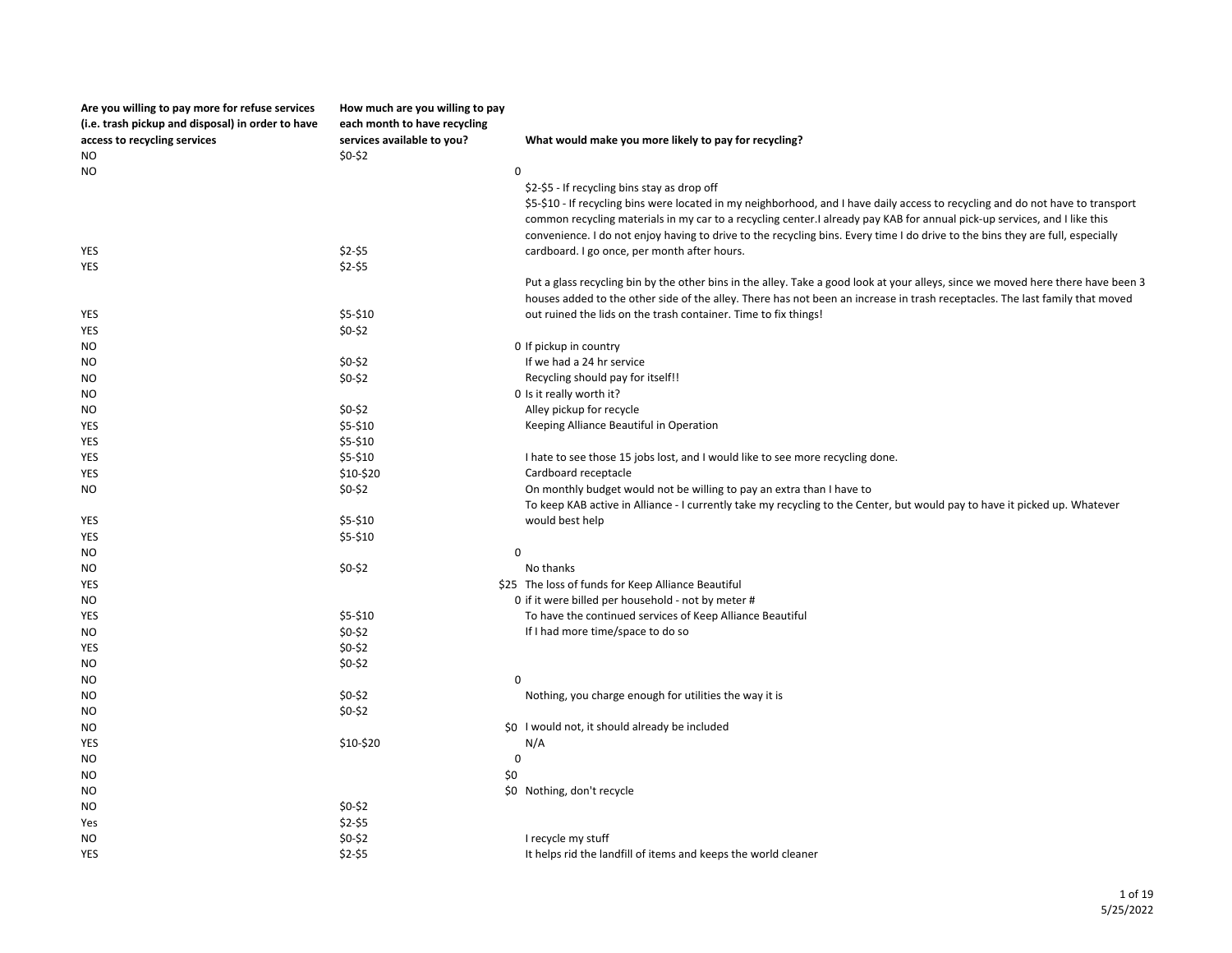| No        | \$0-\$2   |                                                                                                                               |
|-----------|-----------|-------------------------------------------------------------------------------------------------------------------------------|
| <b>NO</b> | $$0-$2$   | I recycle- but I always take it to the bins                                                                                   |
| NO        |           | \$0 We take our own. Nothing at this time                                                                                     |
| NO        |           | $\mathbf 0$                                                                                                                   |
| NO        |           | \$0 Nothing                                                                                                                   |
| YES       | \$5-\$10  | Nothing                                                                                                                       |
| YES       | \$5-\$10  |                                                                                                                               |
| NO        |           | \$0                                                                                                                           |
| YES       | $$2-$5$   | For the good of the city!                                                                                                     |
| YES       | $$2-$5$   | If it would keep KAB funded & Active. I believe they are an important part of our community                                   |
| NO.       |           | \$0 I would NEVER pay for recycling. If they want us to maybe they can provide the containers & dump them!                    |
| YES       | \$10-\$20 |                                                                                                                               |
| YES       | \$5-\$10  | Keep my KAB container that I already have & have already paid up for the year                                                 |
| YES       | \$5-\$10  |                                                                                                                               |
| YES       | \$0-\$2   | ? Just have to start taking recycles to Scottsbluff or North Platte                                                           |
| NO.       |           | \$0 Nothing!                                                                                                                  |
| NO.       |           | \$0                                                                                                                           |
| YES       | $$0-$2$   | The Environment                                                                                                               |
| YES       | $$0-$2$   |                                                                                                                               |
| NO        |           | $\mathbf 0$                                                                                                                   |
| YES       | $$2-$5$   | Access!                                                                                                                       |
| YES       | $$2-$5$   |                                                                                                                               |
| YES       | $$2-$5$   | The ease of access                                                                                                            |
|           |           | \$2-\$5 To keep bins that KAB already has                                                                                     |
|           |           | \$40 @ home curb. I would pay \$40/mo. for curb side recycling pickup. I would pay \$5/mo. to keep the access residents       |
| YES       | $$2-$5$   | already have @2nd St.                                                                                                         |
| YES       | $$0-$2$   |                                                                                                                               |
|           |           |                                                                                                                               |
| No        |           | 0 I would like to recycle, and would be willing to go out of my way for it, but we already pay too much for utilities.        |
|           |           | Not needing to sort it, not needing to deal with hauling a dumpster to the curb - a dumpster in the alley would be fantastic! |
| YES       | $$2-$5$   | KAB!                                                                                                                          |
| YES       | $$2-$5$   | Added to H&H Bill                                                                                                             |
| NO        |           | $\mathbf 0$                                                                                                                   |
| YES       | $$2-$5$   |                                                                                                                               |
|           |           | Nothing. Needs voted on. Hope this isn't even being considered official. No signature. Someone could make copies and send     |
| NO        |           | \$0 in 100's.                                                                                                                 |
| YES       | \$5-\$10  |                                                                                                                               |
|           |           |                                                                                                                               |
| YES       | $$2-55$   | If we had an alley bin                                                                                                        |
| NO        |           | $\mathbf 0$                                                                                                                   |
| YES       | $$0-$2$   |                                                                                                                               |
| NO        |           | 0                                                                                                                             |
| NO        |           | \$0                                                                                                                           |
| YES       | $$2-$5$   | Paper, Plastic, Alum - \$0 Everything Else - \$5-25 Dep on what it is                                                         |
| NO        |           | \$0 You need to fix the trash cans                                                                                            |
| YES       | $$0-$2$   | Several Bins in each Alley                                                                                                    |
|           |           | No prices are too high already & go up annually. I will haul my recycle items to another town to dispose of when I am out of  |
| NO        |           | 0 town doing my shopping - where I can recycle at no charge. No brainer!!                                                     |
| YES       | $$2-$5$   | If KAB do not get their grant funding                                                                                         |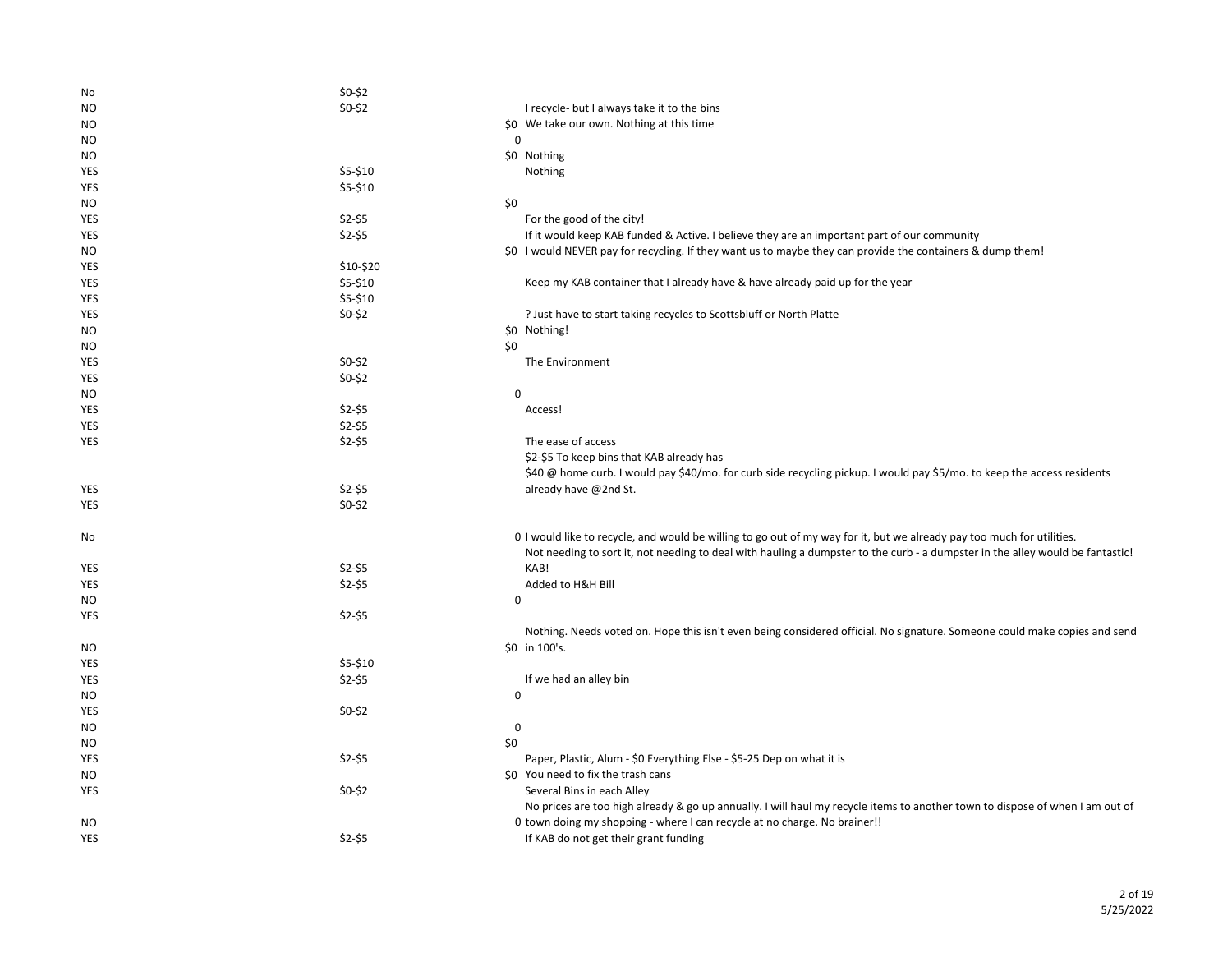|            |           | If the services were in containers in the alley next to our trash container -- now the recycling is very inconvenient-- muddy,        |
|------------|-----------|---------------------------------------------------------------------------------------------------------------------------------------|
| NO         | $$0-$2$   | containers filled, etc.                                                                                                               |
| YES        | \$5-\$10  | They do a great job!                                                                                                                  |
| YES        | $$2-$5$   |                                                                                                                                       |
| YES        | $$0-$2$   |                                                                                                                                       |
|            |           |                                                                                                                                       |
| NO         |           | O I think we already pay too much for the city's "services". I already recycle. I just take it to Scottsbluff and they pay me.        |
| NO         | $$0-$2$   | Nothing                                                                                                                               |
| YES        | $$2-$5$   | Just to help out.                                                                                                                     |
| <b>NO</b>  |           | $\mathbf 0$                                                                                                                           |
| NO.        |           | $\mathbf 0$                                                                                                                           |
| NO         | $$0-$2$   | Nothing                                                                                                                               |
| NO         |           | 0                                                                                                                                     |
|            |           | Help do our part in caring for and preserving this small place of our state (Alliance), our country, and our planet for future        |
| YES        | \$10-\$20 | generations!                                                                                                                          |
| NO         |           | \$0 Nothing                                                                                                                           |
| YES        | $$0-$2$   |                                                                                                                                       |
|            |           | We are on a fixed income. Our water, electrical refuse and sewer bill is already high. We can not afford anymore! The city            |
|            |           |                                                                                                                                       |
| <b>NO</b>  |           | \$0 should do recycling anyway to reduce landfill getting full.                                                                       |
| NO         |           | $\mathbf 0$                                                                                                                           |
| YES        | $$0-$2$   | Actually having a recycle bin placed in my neighborhood.                                                                              |
| YES        | \$5-\$10  |                                                                                                                                       |
|            |           | \$7.50 and city personal not being used to process recycle. Start putting money into our infrastructure! Fix broken cement on         |
| <b>YES</b> | \$5-\$10  | streets. Clean storm sewers, have city maintenance survey and fix said structures.                                                    |
| NO.        |           | \$0                                                                                                                                   |
| YES        | $$0-$2$   |                                                                                                                                       |
| NO.        |           | 0                                                                                                                                     |
| NO.        |           | \$0                                                                                                                                   |
|            |           | Curbside pickup monthly or bins to put plastic, paper & grass in although I use the recycling trailer bins to put ours in now         |
| YES        | $$0-$2$   | which is fine. Recycling is important to me                                                                                           |
| NO.        |           | $\mathbf 0$                                                                                                                           |
| <b>YES</b> | \$5-\$10  |                                                                                                                                       |
| NO         |           | \$0 Nothing                                                                                                                           |
|            |           |                                                                                                                                       |
|            |           | Keep KAB on staff! These people need the jobs and most are retirement age. If that's possible, we need to do it. They do a            |
| YES        | \$10-\$20 | good job! Its good not to have recycling going in this area and not just stuffing things into the landfill.                           |
| NO.        |           | $\mathbf 0$                                                                                                                           |
| NO.        |           | \$0 Nothing                                                                                                                           |
| NO         |           | $\mathbf 0$                                                                                                                           |
| YES        | $$2-$5$   |                                                                                                                                       |
| NO.        | $$0-$2$   | I can't think of a good reason to do that                                                                                             |
| NO         |           | \$0                                                                                                                                   |
|            |           |                                                                                                                                       |
| YES        | \$5-\$10  |                                                                                                                                       |
|            |           | If a recycle can is supplied & picked up, bi-weekly, at a minimum. Costs must also be low as I already take recycle down              |
| <b>YES</b> | \$2-\$5   | myself. Worth the convenience of not doing it myself.                                                                                 |
|            |           | I currently pay for recycling with Keep Alliance Beautiful. I'm not certain if this would involve them as well or is this a different |
| YES        | $$5-$10$  | program entirely?                                                                                                                     |
| NO.        | $$0-$2$   | Nothing                                                                                                                               |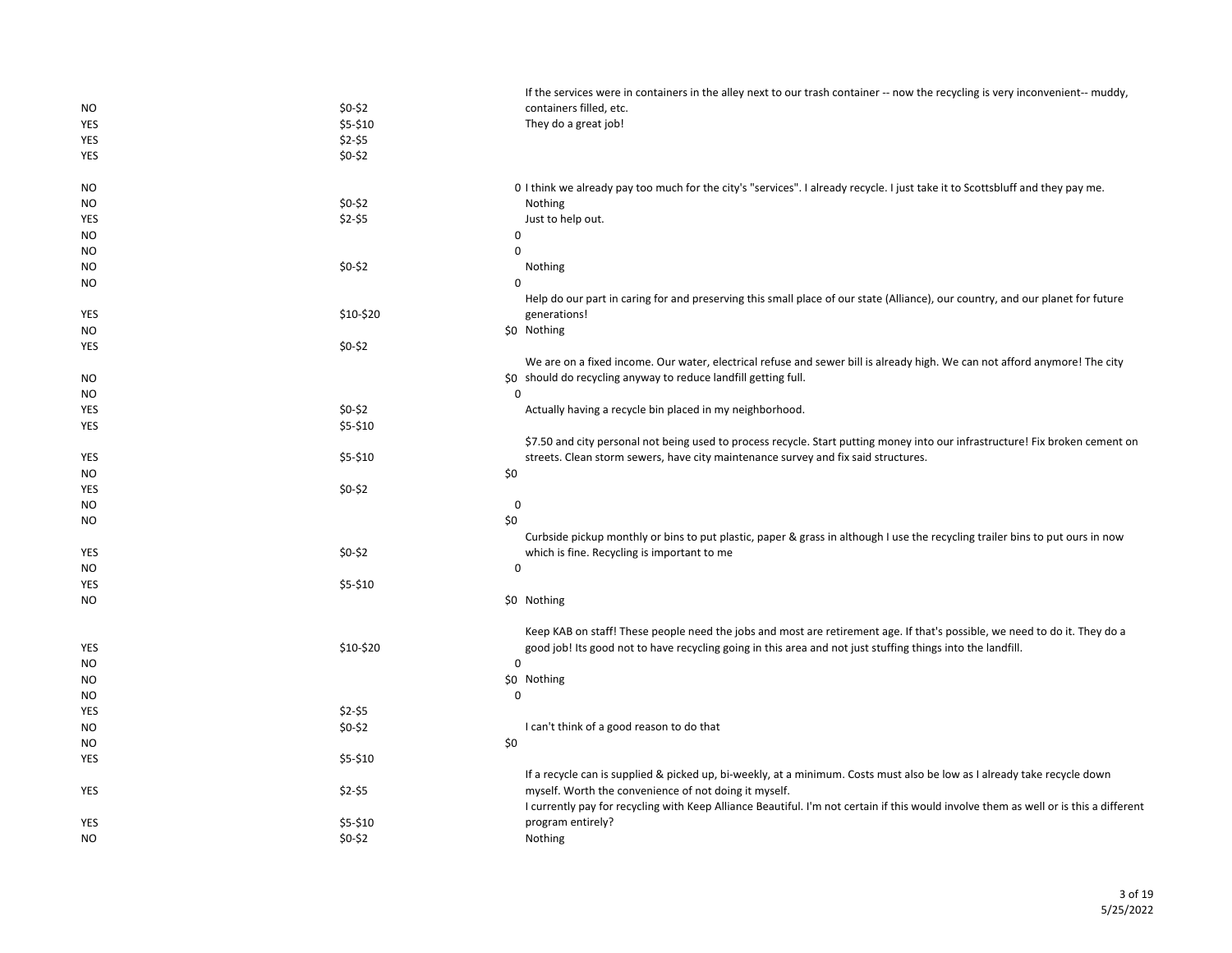|                |           | Being able to keep the recycling program. It would be tragic to lose the program and have to start throwing all the recyclable |
|----------------|-----------|--------------------------------------------------------------------------------------------------------------------------------|
| YES            | $$2-$5$   | material away.                                                                                                                 |
| NO.            |           | 0 I recycle plastic jugs and bottles, newspapers. When I get a bunch I take them to recycle location                           |
| NO             |           | \$0 Nothing we're on a fixed income and we can't afford what we have now.                                                      |
| NO             |           | \$0 A reduction in my bill.                                                                                                    |
| NO             |           | O I think we should have recycling dumpsters like other city have and they don't charge for them.                              |
|                |           | Only if it is picked up. Depending on service I would only have 2 plastic grocery bags a month. Depending on the type of       |
| <b>YES</b>     |           | 0 service.                                                                                                                     |
| NO             |           | $\Omega$                                                                                                                       |
| YES            | \$5-\$10  | Up to \$120 a year                                                                                                             |
| YES            | $$2-$5$   | Convenience of the city picking up recycling.                                                                                  |
| YES            | $$2-$5$   | Ease of use                                                                                                                    |
| <b>NO</b>      |           | $\Omega$                                                                                                                       |
|                |           |                                                                                                                                |
| NO             | $$0-$2$   | My landlord pays for water, sewer and trash. I am not willing to pay for recycling pickup. I can take it to the bins myself.   |
| YES            | $$2-$5$   | Containers close by                                                                                                            |
| YES            | \$5-\$10  | If it added convenience                                                                                                        |
| NO             | $$0-$2$   |                                                                                                                                |
| YES            | $$2-$5$   |                                                                                                                                |
| <b>NO</b>      |           | 0 I don't want to pay extra.                                                                                                   |
| YES            | $$0-$2$   |                                                                                                                                |
| NO             |           | 0                                                                                                                              |
| YES            | \$10-\$20 | pick-up non sorting                                                                                                            |
| NO             |           | 0 Do not want to pay for recycle!! Nothing - Don't want to pay to recycle                                                      |
| <b>YES</b>     | \$10-\$20 |                                                                                                                                |
| N <sub>O</sub> | $$0-$2$   | Trash and utility services are already too expensive.                                                                          |
| NO             |           | $\mathbf 0$                                                                                                                    |
| NO             | $$0-$2$   |                                                                                                                                |
| <b>NO</b>      | \$0-\$2   | Nothing                                                                                                                        |
| YES            | \$5-\$10  | No sorting required for recycled materials                                                                                     |
| <b>YES</b>     | $$2-$5$   | Having a big container that didn't need to be separate items.                                                                  |
| NO             |           | \$0 Nothing                                                                                                                    |
| ΝO             |           | 0 None, on fixed income. Nothing I'm poor                                                                                      |
| YES            | $$2-55$   |                                                                                                                                |
| YES            | \$10-\$20 |                                                                                                                                |
|                |           | It would be wonderful if they pick up at the house, but I don't think that will happen. Way too expensive! We need to keep     |
| <b>YES</b>     | \$5-\$10  | our recycling center. I would be willing to pay an extra \$10 to keep our recycling center.                                    |
|                |           | If the city keeps the money "only" for recycling center. Maybe the city should cut some money from the APD. They don't need    |
|                |           | new patrol cars, as they have plenty to sit around town. After recycling we are amazed how much we're sending to the landfill  |
| YES            | $$2-$5$   | and we are just 2 people.                                                                                                      |
|                |           | Take funds from what is already paid! Can't raise bills on those struggling now! Force people to disconnect sooner! People     |
| NO             |           | \$0 need options! Those that wish to recycle can take to recycle center!                                                       |
| YES            | \$2-\$5   | Recycling bins supplied and labeled.                                                                                           |
| <b>YES</b>     | $$2-$5$   | Keeping the bins emptied better (weekly)                                                                                       |
|                |           | \$0                                                                                                                            |
| NO<br>NO       |           | \$0 I won't pay                                                                                                                |
|                |           | A credit towards current trash fees to offset some of the charge effort recycling. Recycling should reduce some of the amount  |
| NO             | \$2-\$5   | of trash the city currently processes.                                                                                         |
| <b>YES</b>     | \$5-\$10  |                                                                                                                                |
|                |           |                                                                                                                                |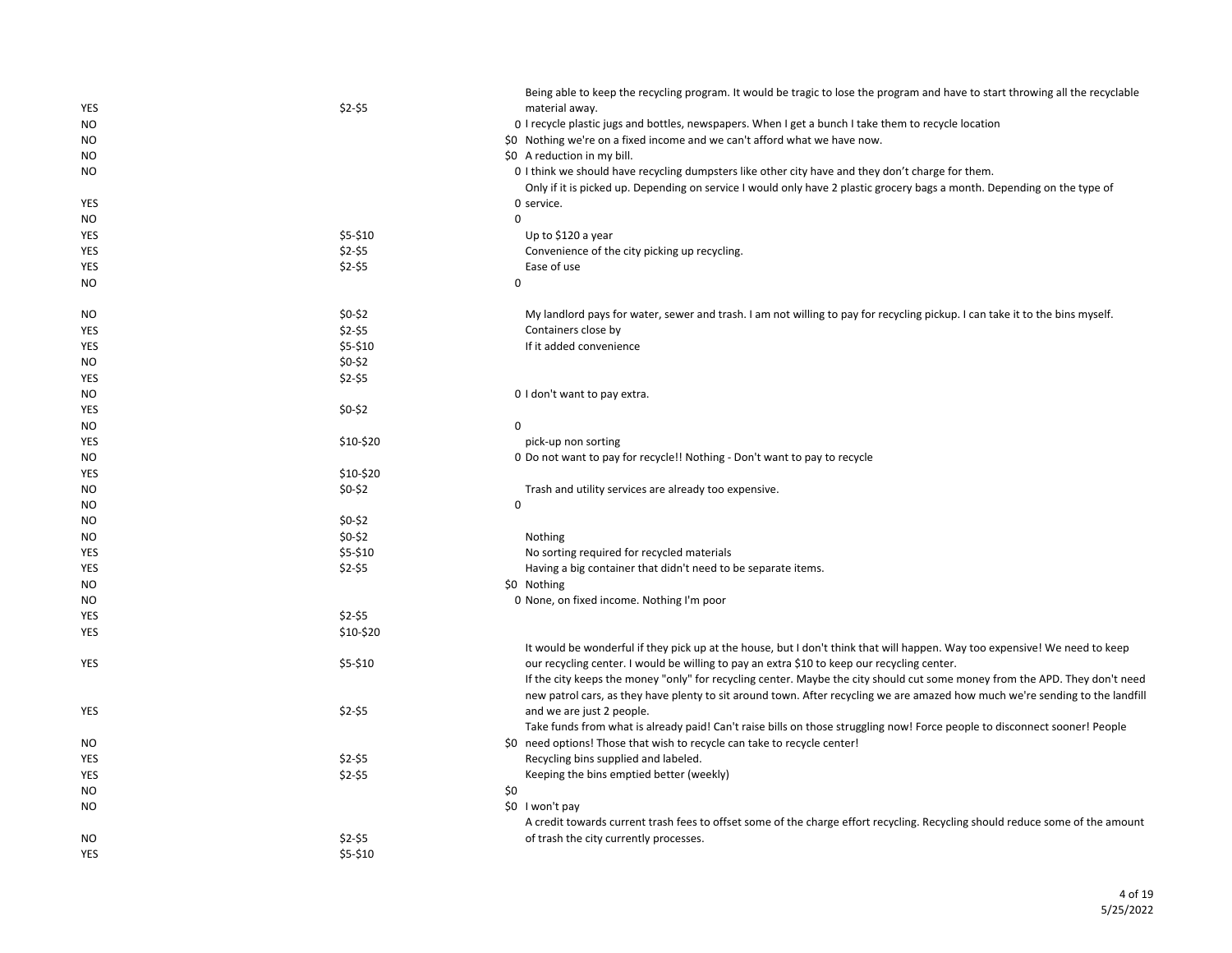| <b>NO</b>  |           | $$0$$                                                                                                                                                                                                                                                                                                                                                                                  |
|------------|-----------|----------------------------------------------------------------------------------------------------------------------------------------------------------------------------------------------------------------------------------------------------------------------------------------------------------------------------------------------------------------------------------------|
| <b>NO</b>  |           | \$0                                                                                                                                                                                                                                                                                                                                                                                    |
| YES        | $$2-$5$   | If recycling was picked up at my home I would pay up to \$10, but no more.                                                                                                                                                                                                                                                                                                             |
| NO         |           | 0 N/A                                                                                                                                                                                                                                                                                                                                                                                  |
| YES        | $$2-$5$   |                                                                                                                                                                                                                                                                                                                                                                                        |
| YES        | $$2-$5$   | If we have cans for the items to be picked up in.                                                                                                                                                                                                                                                                                                                                      |
| NO         |           | \$0 Nothing, I can't afford this economy now.                                                                                                                                                                                                                                                                                                                                          |
| NO.        |           | 0                                                                                                                                                                                                                                                                                                                                                                                      |
| NO         |           | $\mathbf 0$                                                                                                                                                                                                                                                                                                                                                                            |
| YES        | $$2-$5$   |                                                                                                                                                                                                                                                                                                                                                                                        |
| YES        | \$10-\$20 |                                                                                                                                                                                                                                                                                                                                                                                        |
| YES        | \$10-\$20 |                                                                                                                                                                                                                                                                                                                                                                                        |
| YES        | \$10-\$20 |                                                                                                                                                                                                                                                                                                                                                                                        |
| NO         | $$0-$2$   | You provide the containers and it is CHEAP                                                                                                                                                                                                                                                                                                                                             |
| YES        | \$10-\$20 |                                                                                                                                                                                                                                                                                                                                                                                        |
| YES        | $$2-$5$   | Having it picked up                                                                                                                                                                                                                                                                                                                                                                    |
| YES        | $$2-$5$   | Yes                                                                                                                                                                                                                                                                                                                                                                                    |
| YES        | $$2-$5$   | If it is picked up at curb                                                                                                                                                                                                                                                                                                                                                             |
| YES        | $$2-$5$   | Convenience to recycle container locations                                                                                                                                                                                                                                                                                                                                             |
|            |           | Thank you to everyone who has worked on the recycling program and in the recycling center. And thanks for working hard to<br>keep the program here! \$10 would not be easy to find, but we would try. I think more people would pay if they had factual<br>information such as how much materials stays out of our local landfill and how the recycled materials are used and how much |
|            | $$2-$5$   | is done in Nebraska (the recycling part) compared to being sent out of state. In addition, I think tours of the plant and an<br>introduction to the staff would make people aware of the jobs and other benefits that recycling brings to alliance.                                                                                                                                    |
| YES        | \$5-\$10  | Outside bins for storage of recyclables                                                                                                                                                                                                                                                                                                                                                |
| YES<br>YES | \$5-\$10  | I have recycled for years and feel it is an important activity to keep all this stuff out of the landfill.                                                                                                                                                                                                                                                                             |
| YES        | \$5-\$10  |                                                                                                                                                                                                                                                                                                                                                                                        |
| NO         | $$0-$2$   | Include service at the dump                                                                                                                                                                                                                                                                                                                                                            |
|            | \$5-\$10  |                                                                                                                                                                                                                                                                                                                                                                                        |
| YES        | $$2-$5$   | This is important for the city, the environment and delays having to construct new cells at the landfill                                                                                                                                                                                                                                                                               |
| YES<br>YES | $$0-$2$   | Easy access to bins and less likely to find them full already                                                                                                                                                                                                                                                                                                                          |
|            |           | 0 You have raised the price at least twice from the original I paid fine years ago. And without notice I might add.                                                                                                                                                                                                                                                                    |
| NO         | \$10-\$20 |                                                                                                                                                                                                                                                                                                                                                                                        |
| YES        |           |                                                                                                                                                                                                                                                                                                                                                                                        |
| NO         |           | \$0 Nothing!! If recycling is so good, it will pay for itself<br>$\mathbf 0$                                                                                                                                                                                                                                                                                                           |
| NO<br>NO   |           | \$0 You pay me to recycle                                                                                                                                                                                                                                                                                                                                                              |
|            |           | $\mathbf 0$                                                                                                                                                                                                                                                                                                                                                                            |
| NO         | $$2-$5$   |                                                                                                                                                                                                                                                                                                                                                                                        |
| YES<br>NO  |           | \$0                                                                                                                                                                                                                                                                                                                                                                                    |
| YES        | $$0-$2$   | Not a penny more. If it was in the alley next to dumpster.                                                                                                                                                                                                                                                                                                                             |
| NO         | \$5-\$10  | We don't pay city for this service, but if available we would. If we had access from our home for this.                                                                                                                                                                                                                                                                                |
|            |           |                                                                                                                                                                                                                                                                                                                                                                                        |
| YES        | $$0-$2$   |                                                                                                                                                                                                                                                                                                                                                                                        |
| NO         |           | \$0 Nothing                                                                                                                                                                                                                                                                                                                                                                            |
| YES        | $$2-$5$   |                                                                                                                                                                                                                                                                                                                                                                                        |
| NO.        | $$2-$5$   | Pickup                                                                                                                                                                                                                                                                                                                                                                                 |
| YES        | \$5-\$10  | If you would take tires at reasonable price!                                                                                                                                                                                                                                                                                                                                           |
| NO.        |           | $\Omega$                                                                                                                                                                                                                                                                                                                                                                               |
| NO.        |           | \$0 Nothing                                                                                                                                                                                                                                                                                                                                                                            |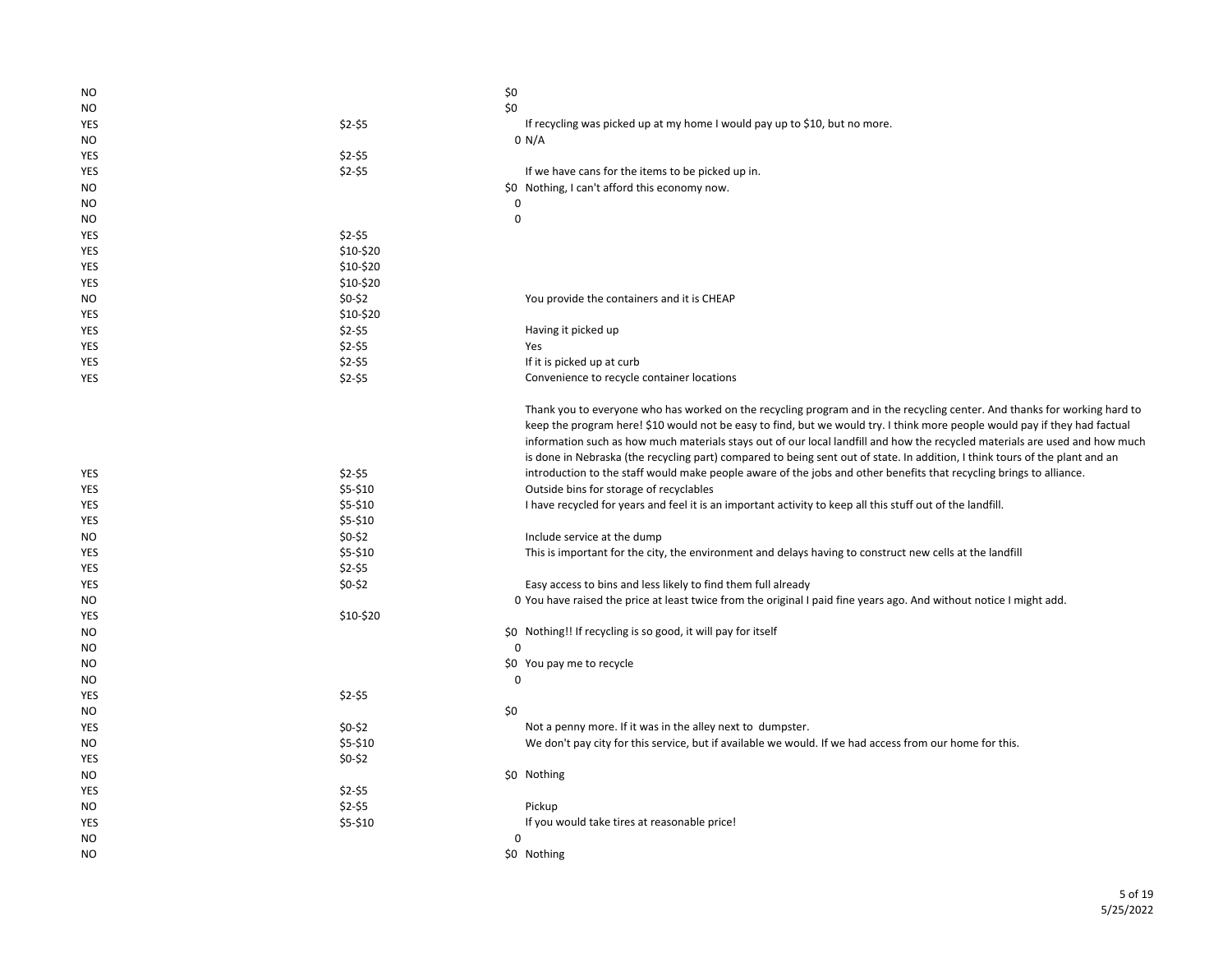| <b>NO</b> | $$0-$2$     | I recycle at my workplace.                                                                                                      |
|-----------|-------------|---------------------------------------------------------------------------------------------------------------------------------|
| YES       | $$0-$2$     |                                                                                                                                 |
| NO        | $$0-$2$     | Nothing - Already on a fixed budget and we don't recycle.                                                                       |
| NO        | $$0-$2$     | I believe we pay enough for our utilities and don't need more fees to pay for this town.                                        |
| YES       | \$0-\$2     | Snow Removal                                                                                                                    |
| NO        | 0           |                                                                                                                                 |
| NO        | $\Omega$    |                                                                                                                                 |
| NO        | $$0-$2$     | My bill is high enough already                                                                                                  |
| <b>NO</b> | $$0-$2$     | Nothing I pay enough                                                                                                            |
| YES       | $$2-$5$     |                                                                                                                                 |
| YES       | \$10-\$20   | No problem paying                                                                                                               |
| YES       | \$5-\$10    |                                                                                                                                 |
| NO        | $\mathbf 0$ |                                                                                                                                 |
| YES       | \$2-\$5     | A place where we can drop off recycling materials at least 3 days a week.                                                       |
| NO.       |             | \$0 Nothing                                                                                                                     |
| <b>NO</b> |             | \$0 We don't recycle. That what we pay for trash pick up. We are retire on a budget                                             |
| NO        | $$0-$2$     | Nothing. I wouldn't pay for recycle.                                                                                            |
| <b>NO</b> |             | 0 Don't need it. Don't know.                                                                                                    |
| NO        |             | \$0 Nothing. I already recycle                                                                                                  |
| YES       | $$2-$5$     |                                                                                                                                 |
|           |             | If we don't have recycling your trash truck is going to have to pickup more trash and landfill is going to fill up much more    |
|           |             | sooner. So between those 2 its going to cost the city much more money in the long run, with additional trash to pickup and      |
| YES       | $$2-$5$     | additional trash to landfill                                                                                                    |
| <b>NO</b> |             | 0 No Money                                                                                                                      |
| NO.       | \$0         |                                                                                                                                 |
| <b>NO</b> |             | \$0 Recycling should be profitable with materials obtained                                                                      |
| <b>NO</b> | $$0-$2$     | Nothing                                                                                                                         |
| <b>NO</b> | \$0-\$2     |                                                                                                                                 |
| <b>NO</b> | $$0-$2$     | None                                                                                                                            |
| <b>NO</b> |             | 0 Nothing                                                                                                                       |
| <b>NO</b> | $$0-$2$     |                                                                                                                                 |
|           |             | I would pay an additional \$5.00 per mo. For recycling services at curb or where designated. I am sold on recycling and willing |
| YES       | $$2-$5$     | to pay for it; but I wonder how many others can or are willing to do so.                                                        |
| YES       | \$5-\$10    | Pick up services at residence                                                                                                   |
| NO.       | \$0-\$2     | Minus \$20 for regular refuse service!                                                                                          |
| NO.       |             | \$0 Nothing                                                                                                                     |
| YES       | $$0-$2$     | Yes, if other rates are not increased such as electrical, garbage removal, etc. are not increased.                              |
| YES       | $$0-$2$     | Maybe \$2-\$5 or \$5-\$10. Ease of availability/items that could be recycled/not a forced issue                                 |
| YES       | $$2-$5$     |                                                                                                                                 |
| NO        | $$0-$2$     | Lower property taxes                                                                                                            |
| NO        |             | \$0 You should not be able to charge for recycling - my choice                                                                  |
| YES       | \$5-\$10    |                                                                                                                                 |
| <b>NO</b> |             | \$0 Nothing                                                                                                                     |
| YES       | \$10-\$20   |                                                                                                                                 |
| NO        | $$0-$2$     |                                                                                                                                 |
| NO        | $$0-$2$     |                                                                                                                                 |
| YES       | $$2-$5$     |                                                                                                                                 |
| YES       | \$10-\$20   |                                                                                                                                 |
| NO        | $$0-$2$     |                                                                                                                                 |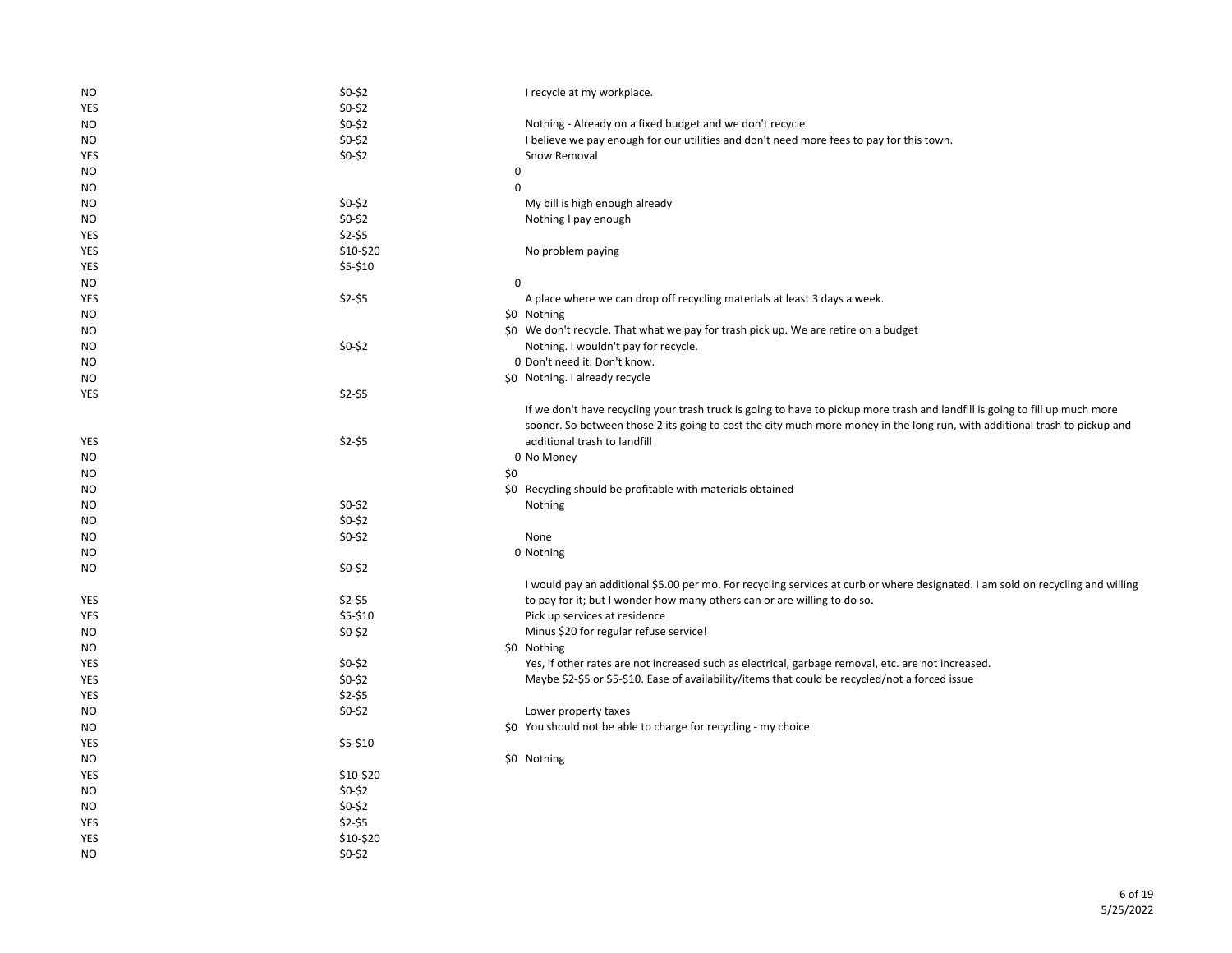|            |           | It would be convenient for a small fee. If the fee is too high, the program will NOT be supported! I consistently recycle now, so                                                                                                                           |
|------------|-----------|-------------------------------------------------------------------------------------------------------------------------------------------------------------------------------------------------------------------------------------------------------------|
|            |           | it would be convenient to have a recycle program where it was picked up along with the trash for a small fee. My issue is not                                                                                                                               |
|            |           | taking the recyclables down to the trailers but the empting of the trailers. The trailers need to be emptied more frequently.                                                                                                                               |
|            |           | They are often overflowing which causes people to leave their recyclables on the ground, causing an eyesore to our city,                                                                                                                                    |
| YES        | $$2-55$   | especially with all our wind!                                                                                                                                                                                                                               |
| YES        | $$2-$5$   | Pickup on site                                                                                                                                                                                                                                              |
|            |           | If you want to promote recycling maybe you should redirect some of your TIF money that you use for business tax breaks to                                                                                                                                   |
| <b>NO</b>  | $$0-$2$   | fund it rather than making overstretched workers to it.                                                                                                                                                                                                     |
|            |           | The simpler it is, the more I'd be willing to spend. Depends on if its in the back alley or if I have to take it somewhere else. If                                                                                                                         |
|            |           | there was a dumpster in the alley and I didn't have to sort the tin cans from the plastic bottles from the card board. I                                                                                                                                    |
| <b>YES</b> | $$5-10$   | unfortunately don't have enough space in my house for more than 2 trash cans.                                                                                                                                                                               |
| <b>NO</b>  |           | \$0 If the plan didn't fail each time.                                                                                                                                                                                                                      |
| YES        | \$2-\$5   | Incentives for recycling                                                                                                                                                                                                                                    |
| <b>YES</b> | \$5-\$10  | I pay \$100 annually to KAB                                                                                                                                                                                                                                 |
| YES        | \$5-\$10  | Already do with KAB. We currently already utilize the KAB recycling (@home pickup) service for \$100 per year                                                                                                                                               |
| YES        | $$2-$5$   | The convenience of having my recycles picked up each week or so. A Senior Service. I love it.                                                                                                                                                               |
| YES        | \$2-\$5   | We don't have storage space. A bin would be nice to have.                                                                                                                                                                                                   |
| <b>YES</b> | \$5-\$10  | If it was picked up every week like KAB has been doing.                                                                                                                                                                                                     |
| <b>YES</b> | \$10-\$20 | If I could have a bin that is picked up.                                                                                                                                                                                                                    |
| <b>NO</b>  | $$0-$2$   |                                                                                                                                                                                                                                                             |
| YES        | \$5-\$10  | <b>Community Responsibility</b>                                                                                                                                                                                                                             |
| YES        | \$5-\$10  | Recycling access that has easier access; at the home on alley access for multiple people                                                                                                                                                                    |
| <b>YES</b> | \$2-\$5   |                                                                                                                                                                                                                                                             |
| <b>YES</b> | $$2-$5$   | More access points or pickup at home                                                                                                                                                                                                                        |
| <b>NO</b>  | \$0-\$2   | We like using KAB                                                                                                                                                                                                                                           |
| <b>YES</b> | \$0-\$2   | pickup                                                                                                                                                                                                                                                      |
| <b>NO</b>  |           | 0                                                                                                                                                                                                                                                           |
| <b>YES</b> | \$0-\$2   | I understood the purpose of recycling was to not fill up the landfill as quickly. Been recycling for 30 years.                                                                                                                                              |
|            |           | I already pay \$19.13 monthly for the unused receptacle in the alley. I have been recycling almost everything of waste,                                                                                                                                     |
|            |           | including now the orange bag of other plastics. There is rarely anything that goes to our regular refuse container, yet I pay full                                                                                                                          |
|            |           | bore for it. I believe then that I am already paying for recycling, however, if there should become a fee for ma taking all that to                                                                                                                         |
| <b>YES</b> | $$2-$5$   | our center, I wish it could fair for those that pay monthly the same for others that do not recycle anything                                                                                                                                                |
| ΝO         | $$0-$2$   | I wouldn't I dump mine off at the bins                                                                                                                                                                                                                      |
| YES        | $$2-$5$   |                                                                                                                                                                                                                                                             |
| YES        | $$0-$2$   | Having it picked up for me.                                                                                                                                                                                                                                 |
| YES        | \$5-\$10  | Our annual premium                                                                                                                                                                                                                                          |
| YES        | $$0-$2$   |                                                                                                                                                                                                                                                             |
| NO         | $$0-$2$   | Nothing                                                                                                                                                                                                                                                     |
| NO         |           | \$0                                                                                                                                                                                                                                                         |
| YES        | \$2-\$5   |                                                                                                                                                                                                                                                             |
| NO         |           | $\mathbf 0$                                                                                                                                                                                                                                                 |
| YES        | \$10-\$20 | Having recycle bins at my house that are picked up weekly.                                                                                                                                                                                                  |
| YES        | $$2-$5$   | Conservation. It also depends on how many different bins. E.g 1)paper, 2)plastic, 3)trash, 4)metal, 5) ?                                                                                                                                                    |
| YES        | $$2-$5$   | If I don't have to take it to the recycling bins                                                                                                                                                                                                            |
|            |           | There needs to be improvement on collection of recyclables. Learn from other communities. To improve, you have to have a<br>service to do a pick-up at every house. Citizens could use a 10 or 20 gallon recycle tote and bag up plastics, cardboard, cans, |
|            |           | glass, and paper. Everything is bagged separate. Make recycling easier. No not come up with ideas like no lids. Make it easy                                                                                                                                |
| YES        | $$0-$2$   | for people to do. If you are demanding people won't do it.                                                                                                                                                                                                  |
|            |           |                                                                                                                                                                                                                                                             |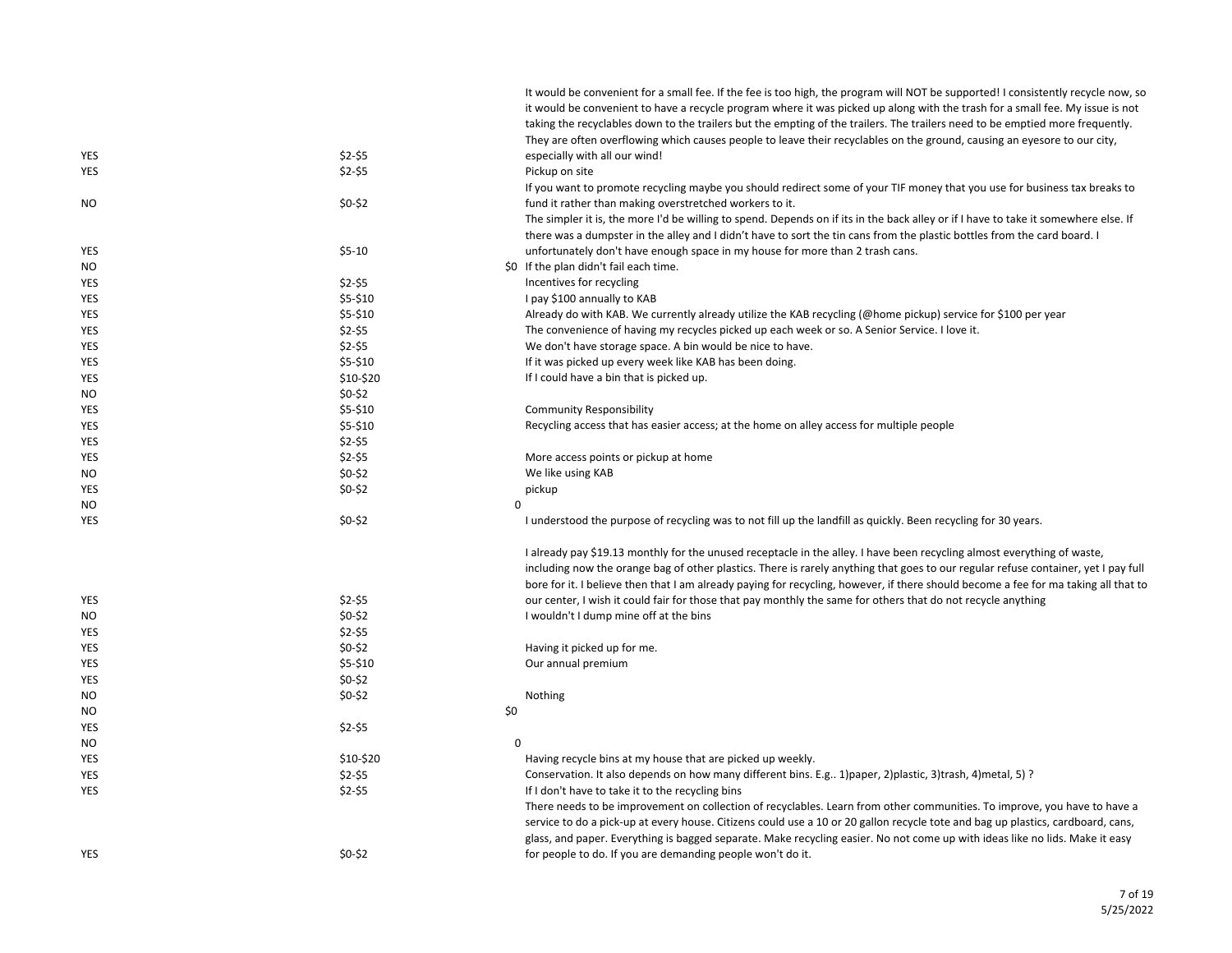| YES        | \$0-\$2   |                                                                                                                                   |
|------------|-----------|-----------------------------------------------------------------------------------------------------------------------------------|
| <b>NO</b>  |           | \$0                                                                                                                               |
| NO         |           | $\Omega$                                                                                                                          |
| No         |           | 0 Recycle newspaper & magazines                                                                                                   |
| YES        | \$5-\$10  | Curbside recycling or a bin in the Alley                                                                                          |
| NO         |           | \$0 Nothing unless free. Now I can just drop in the collect boxes and places.                                                     |
|            |           | The question is: Does it actually work? Is recycling cost effective? Does it provide new goods-Less expensively than using        |
| No         |           | 0 nature resources?                                                                                                               |
| <b>NO</b>  |           | \$0 Nothing, already pay too much for electricity                                                                                 |
| NO         |           | \$0 Nothing you can do.                                                                                                           |
| <b>NO</b>  |           | \$0 I will only pay if forced. I already pay enough.                                                                              |
| NO         |           | \$0 Nothing. I can't afford it.                                                                                                   |
| YES        | $$0-$2$   | If they take all and sort at facility.                                                                                            |
| <b>YES</b> | $$2-$5$   |                                                                                                                                   |
|            | $$0-$2$   |                                                                                                                                   |
| NO         |           | Lower the fees quit spending money                                                                                                |
| YES        | \$10-\$20 | I believe it's a great service                                                                                                    |
| NO.        | $$0-$2$   | <b>Nothing</b>                                                                                                                    |
| YES        | \$5-\$10  | If it was pick up at my house                                                                                                     |
| <b>NO</b>  |           | \$0 Reduction in fees already charged. Should be free or no more than \$1.00                                                      |
|            |           | The recycling survey we received with our utility bill is so vague it is difficult to answer the questions with any degree of     |
|            |           | confidence. It is not clear who or what entity would be the responsible party for the recycling. We are in favor of recycling     |
|            |           | when it is done by a "private enterprise". We are not in any way shape or form in favor of Government entities, i.e.; City of     |
|            |           | Alliance, running or furnishing any labor, equipment, supervision, material and such for a recycling operation. The challenges    |
|            |           | associated with recycling are many. Having a small population and being located in a remote area, as is Alliance, only adds to    |
|            |           | the challenges. KAB operates on a shoestring and still requires a subsidy in order to continue operations. The city should be     |
|            |           | very cautious about any subsidy for KAB. We would very much like to see KAB continue however; Alliance has families that          |
|            |           | are hard pressed to "make ends meet". An additional charge that might be considered nominal to many can be a burden to            |
|            |           | others. A subsidy has a way of creeping and growing over time. Should the City of Alliance consider a subsidy, the dollar         |
|            |           | amount needs to be capped and have a specific end date. As much as we should like to see recycling continue, a viable             |
| No         |           | O recycling operation, in all probability is not sustainable in the Alliance area.                                                |
| NO         | $$0-$2$   | Nothing                                                                                                                           |
|            | \$5-\$10  |                                                                                                                                   |
| YES        |           |                                                                                                                                   |
| NO         |           | 0 We already pay too much. I wouldn't<br>$\Omega$                                                                                 |
| <b>NO</b>  |           |                                                                                                                                   |
| <b>YES</b> | $$2-$5$   | Extend the life of the landfill                                                                                                   |
| NO         | $$0-$2$   | I take lots of recyclables to KAB                                                                                                 |
|            |           | I already recycle all that I can - paper/mag/plastic/cans (tin & aluminum). Why should I pay now!! If I have to pay for recycling |
| <b>NO</b>  |           | \$0 I will discontinue this practice and throw it all in the trash!                                                               |
| YES        | $$5-10$   |                                                                                                                                   |
| <b>NO</b>  |           | \$0 Nothing                                                                                                                       |
| YES        | \$5-\$10  | Convenience                                                                                                                       |
| NO         |           | 0                                                                                                                                 |
| YES        | \$5-\$10  | knowing that recycling efforts are actually reducing trash                                                                        |
| YES        | \$5-\$10  | If they would pick it up along with the trash                                                                                     |
| NO         |           | \$0 N/A                                                                                                                           |
| <b>NO</b>  |           | $\Omega$                                                                                                                          |
| <b>NO</b>  | $$2-$5$   | We already pay over 300.00 for refuse collection based on H20 usage                                                               |
| No         |           | 0 Need better definition of recycling- what - plastic-paper-??                                                                    |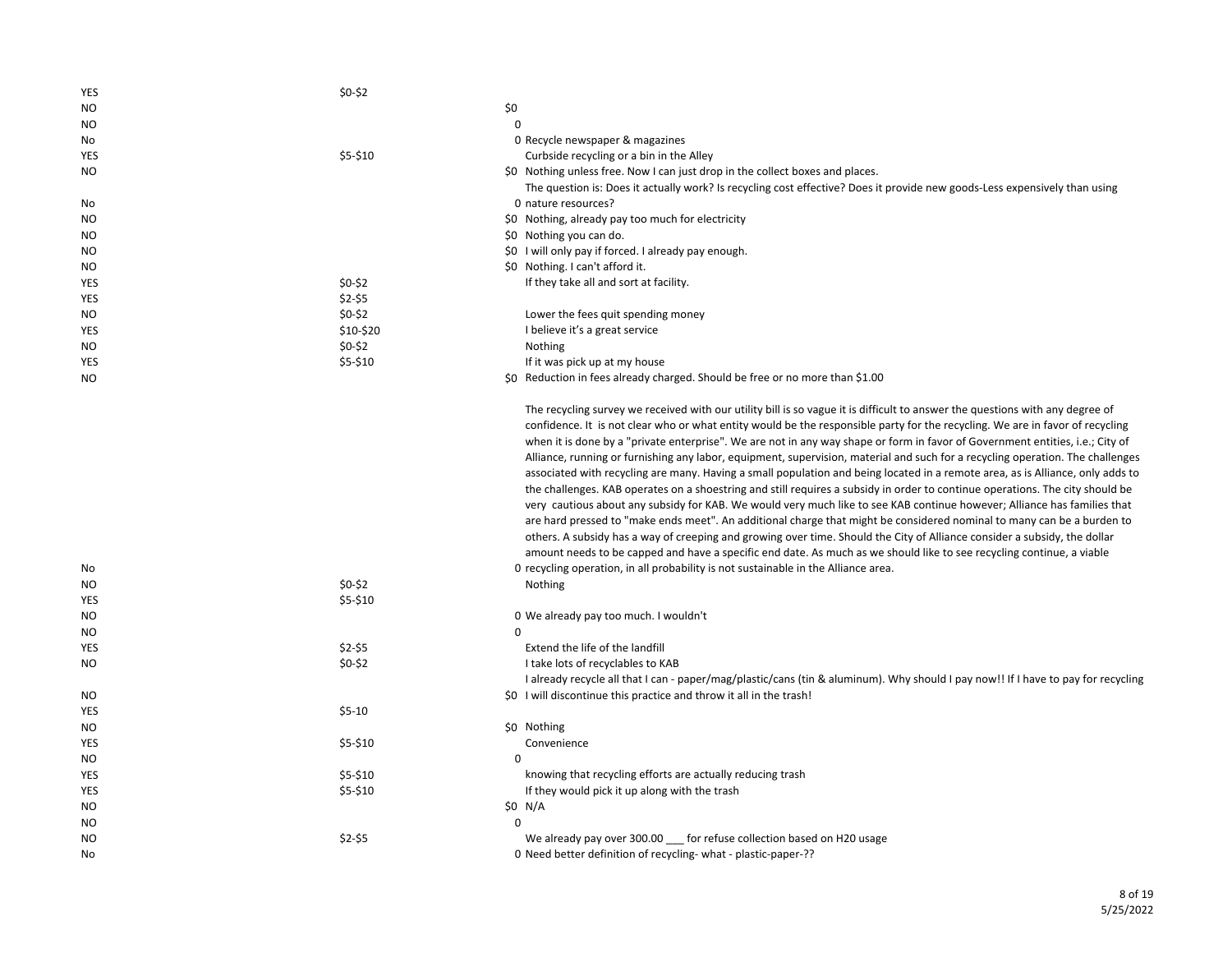|                |           | I live in an apartment, and we already pay too much for refuse services. As much as the city already charges for refuse it        |
|----------------|-----------|-----------------------------------------------------------------------------------------------------------------------------------|
| NO             |           | 0 should be able to add recycling. Maybe evaluate other expenses                                                                  |
| <b>YES</b>     | \$0-\$2   |                                                                                                                                   |
| <b>YES</b>     | \$5-\$10  |                                                                                                                                   |
| NO             |           | \$0 Reduce the price you already charge for RF                                                                                    |
| NO             |           | \$0 Nothing. Already do our own recycling, not going to pay city to do it                                                         |
|                |           | Commercial location - pay separate trash pickup fees to H&H. Don't really want to pay more for recycling since it wont reduce     |
| <b>NO</b>      | $$0-$2$   | my current trash bills                                                                                                            |
| <b>YES</b>     | \$5-\$10  |                                                                                                                                   |
| YES            | \$2-\$5   | More types of items that can be recycled. Curbside pickup                                                                         |
| NO             |           | 0 Increase my Social Security                                                                                                     |
| NO             |           | $\Omega$                                                                                                                          |
| YES            | \$10-\$20 | Keep recycling items out of the landfill                                                                                          |
| NO             |           | 0 Nothing. We drive to recycle at KAB                                                                                             |
| NO             |           | 0 Would be nice to have recycle bin closer. Neighbors and I put it regular trash dumpster. Pay too much now!!                     |
| YES            | \$5-\$10  | Having my recyclable material picked up at my home. Having designated bins for just recyclable materials                          |
| YES            | $$2-$5$   |                                                                                                                                   |
|                |           | I enjoy the recycling we have KAB and I use it. It cuts my garbage in half, I put my container out at most twice per month. So if |
| No             |           | 0 we support what we have we save the city money every week.                                                                      |
| NO             |           | $\Omega$                                                                                                                          |
| <b>YES</b>     | \$5-\$10  | I believe its good and necessary                                                                                                  |
| YES            | \$0-\$2   | KAB does good work and should get more financial assistance                                                                       |
| N <sub>O</sub> | $$0-$2$   | 2 smaller dumpsters per location and specific guide as to what goes into which                                                    |
| NO             | \$0-\$2   |                                                                                                                                   |
| <b>YES</b>     | $$2-$5$   | If the recycling was curbside                                                                                                     |
|                |           |                                                                                                                                   |
|                |           | Recycling dumpsters in the alley. Dumpsters that are kept in working order. I pay \$19.13 a month for broken, beat up             |
|                |           | dumpsters with no lids, trash all down the alley. Look at dumpsters in alley west of black hills between 5th and 6th street       |
|                |           | terrible! There are sill signs, sandbags, and pieces of metal from the "Road Closed" signs in the alley and on the corner of 6th  |
| NO             |           | \$0 and black hills by kiddie kampus. Lets get things cleaned up and working correctly before we start new projects!              |
|                |           | If I actually had more items weekly to recycle imp a single person not a family and imp rarely home so this makes zero sense      |
| NO             |           | 0 to me to pay more for something I would never use!                                                                              |
| NO             |           | 0 Nothing refuse cost too much already                                                                                            |
| YES            | $$0-$2$   |                                                                                                                                   |
| YES            | $$2-$5$   | Recycling bins provided and collected                                                                                             |
| ΝO             | $$0-$2$   | Reducing the cost of refuse disposal                                                                                              |
| <b>NO</b>      |           | 0 Nothing                                                                                                                         |
| Yes            | $$2-$5$   | Having an option to or not                                                                                                        |
| NO             |           | \$0 Nothing. We already pay too much for trash pickup now                                                                         |
|                |           | These accounts don't have city trash pickup now since they are commercial. I definitely don't want to pay for recycling           |
| NO             | \$0-\$2   | services until the city is going to pickup the recycling                                                                          |
| <b>YES</b>     | \$10-\$20 |                                                                                                                                   |
| YES            | \$5-\$10  |                                                                                                                                   |
| YES            | $$2-$5$   |                                                                                                                                   |
|                | $$2-$5$   | I know it saves our landfill it would be good to have someone sort the recyclables.                                               |
| YES            |           | If we can keep the recycling facility here in alliance                                                                            |
| YES            | $$2-55$   |                                                                                                                                   |
| YES            | $$2-$5$   |                                                                                                                                   |
| YES            | \$5-\$10  |                                                                                                                                   |
| N <sub>O</sub> | $$0-$2$   | Nothing                                                                                                                           |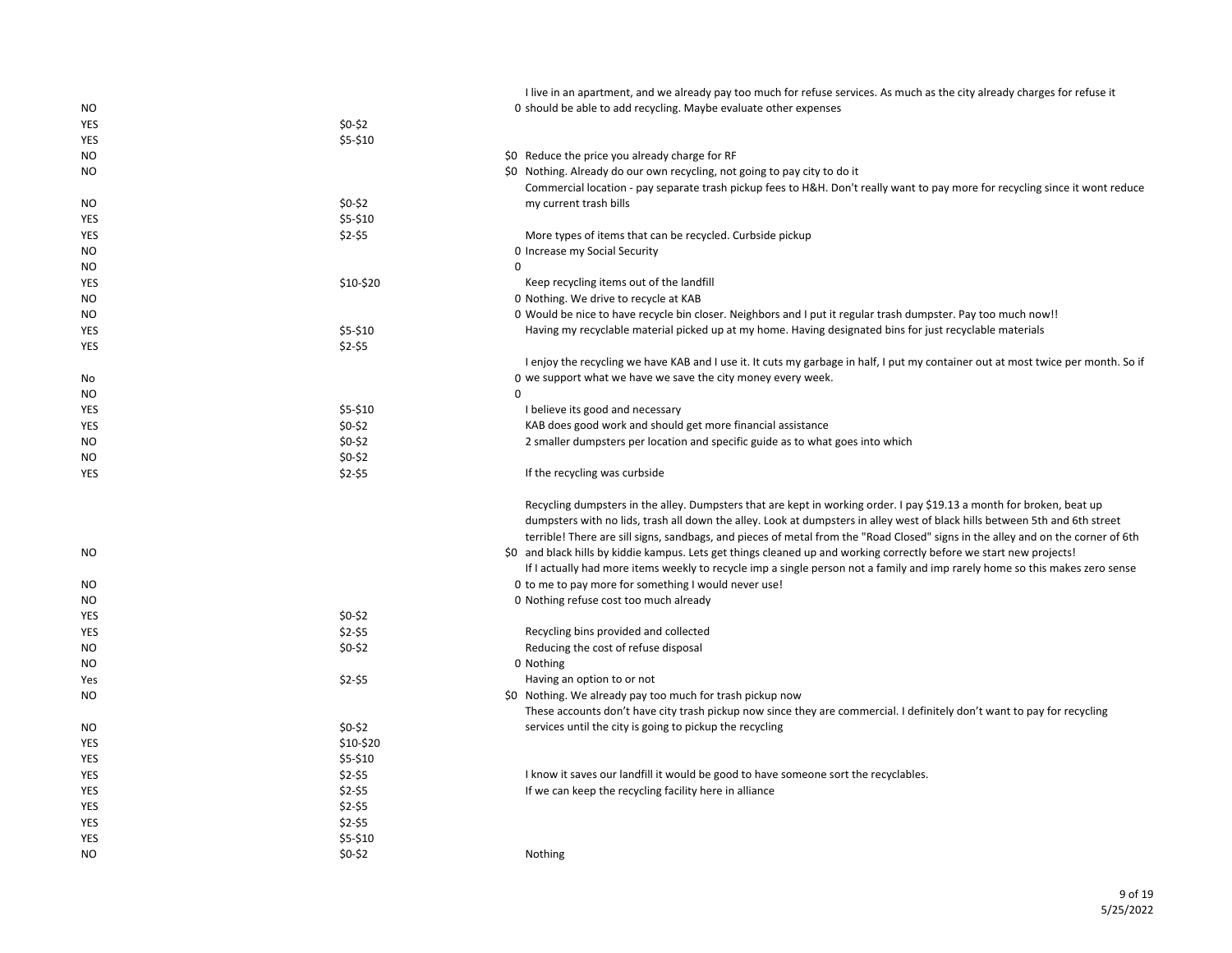| ΝO         |          | 0                                                                                                                                                                                                                                                                                                                                                                                                         |
|------------|----------|-----------------------------------------------------------------------------------------------------------------------------------------------------------------------------------------------------------------------------------------------------------------------------------------------------------------------------------------------------------------------------------------------------------|
| YES        | $$2-$5$  | This would be great! A lot of the time the recycling bins are Full!!                                                                                                                                                                                                                                                                                                                                      |
| NO         | \$0-\$2  | Nothing                                                                                                                                                                                                                                                                                                                                                                                                   |
| <b>NO</b>  |          | 0 Pay me \$20 hourly                                                                                                                                                                                                                                                                                                                                                                                      |
| <b>NO</b>  |          | \$0 Nothing. Don't make enough in social security to pay more when you are 94 years old                                                                                                                                                                                                                                                                                                                   |
|            |          | Hell No! My dumpster is rotted out. Same with yard waste and its lids are bad. Your trucks were broke down last summer so                                                                                                                                                                                                                                                                                 |
|            |          | were unable to dump ward waste some weeks and you burned up your wood chipper at the dump. Please do not try to do                                                                                                                                                                                                                                                                                        |
| NO.        |          | 0 recycling!!!                                                                                                                                                                                                                                                                                                                                                                                            |
| No         |          | O I need more information to give you an informed response. How would new system work? Etc.                                                                                                                                                                                                                                                                                                               |
| <b>YES</b> | \$5-\$10 | I do recycle. But an extra recycling receptacle would be of great help. I hardly have any trash since I have recycled.                                                                                                                                                                                                                                                                                    |
| <b>NO</b>  | $$2-$5$  | I take my recycling down to the bins and no problem. Convenience and not too expensive.                                                                                                                                                                                                                                                                                                                   |
| NO         |          | $\mathbf 0$                                                                                                                                                                                                                                                                                                                                                                                               |
| NO         | \$0-\$2  |                                                                                                                                                                                                                                                                                                                                                                                                           |
| YES        | $$2-$5$  | Not finding the recycling bins full when I try to recycle my stuff.                                                                                                                                                                                                                                                                                                                                       |
| NO         |          | \$0 but if its mandatory we needed pay                                                                                                                                                                                                                                                                                                                                                                    |
| <b>NO</b>  |          | 0 If I recycled                                                                                                                                                                                                                                                                                                                                                                                           |
| <b>NO</b>  | \$0-\$2  | Lower Real Estate Taxes                                                                                                                                                                                                                                                                                                                                                                                   |
| NO         | \$0-\$2  | If I got payed back shouldn't have to pay to recycle                                                                                                                                                                                                                                                                                                                                                      |
| NO         |          | \$0 Not a thing                                                                                                                                                                                                                                                                                                                                                                                           |
| YES        | $$2-$5$  |                                                                                                                                                                                                                                                                                                                                                                                                           |
| NO         |          | $\mathbf 0$                                                                                                                                                                                                                                                                                                                                                                                               |
|            |          | Stops putting all the smelly stuff in the dumpster it collect flies and keep my neighbors dogs out of my yard To have people in<br>my neighborhood clean up all the trash they store in their back yards and behind the garage and side of the houses they could<br>put a lot of that trash in the dump but to lazy to take it there and it flows on my yard and along my fences. I feel like I live next |
| NO         | $$0-$2$  | to the city dump already. I thought we supported to Keep Alliance Beautiful                                                                                                                                                                                                                                                                                                                               |
| YES        | \$0-\$2  |                                                                                                                                                                                                                                                                                                                                                                                                           |
| NO         |          | \$0 I haul on my own now. If you place containers out people just abuse them with trash, sticks etc                                                                                                                                                                                                                                                                                                       |
| YES        | \$5-\$10 | Another container in the alley marked for recycling                                                                                                                                                                                                                                                                                                                                                       |
|            |          | None. You need to consider elderly don't have extra money. Well if people would use their own dumpsters. People from out                                                                                                                                                                                                                                                                                  |
|            |          | of state use our dumpsters and dumpster repair would be nice. People need to know the used dumpsters. They are always                                                                                                                                                                                                                                                                                     |
| NO         |          | 0 using the wrong one.                                                                                                                                                                                                                                                                                                                                                                                    |
| No         |          | 0 Not sure about this                                                                                                                                                                                                                                                                                                                                                                                     |
| Yes        | \$5-\$10 | $\mathsf 0$                                                                                                                                                                                                                                                                                                                                                                                               |
| <b>NO</b>  |          |                                                                                                                                                                                                                                                                                                                                                                                                           |
| NO         |          | 0 None                                                                                                                                                                                                                                                                                                                                                                                                    |
| YES        | \$5-\$10 | Plastic<br>$\Omega$                                                                                                                                                                                                                                                                                                                                                                                       |
| NO         |          |                                                                                                                                                                                                                                                                                                                                                                                                           |
| <b>NO</b>  |          | 0 We already pay for recycling through KAB. Why can't the city partner with KAB? They are already established                                                                                                                                                                                                                                                                                             |
| NO         |          | 0 We do recycling already for free!                                                                                                                                                                                                                                                                                                                                                                       |
| NO         |          | \$0 Nothing. It is free already                                                                                                                                                                                                                                                                                                                                                                           |
| YES        | $$2-$5$  | \$3.00                                                                                                                                                                                                                                                                                                                                                                                                    |
| NO         |          | Please don't! Nothing. Most recycling is a waste of time and money. It's a non-productive activity designed to waste tax<br>\$0 dollars and ease the conscience of bureaucrats.                                                                                                                                                                                                                           |
| <b>NO</b>  |          | \$0 Nothing                                                                                                                                                                                                                                                                                                                                                                                               |
| YES        | $$2-$5$  | Efficiency, Ease of refuse containers                                                                                                                                                                                                                                                                                                                                                                     |
| NO         |          | \$0 I don't use recycling service except for paper shredding occasionally                                                                                                                                                                                                                                                                                                                                 |
| <b>NO</b>  |          | \$0                                                                                                                                                                                                                                                                                                                                                                                                       |
|            |          |                                                                                                                                                                                                                                                                                                                                                                                                           |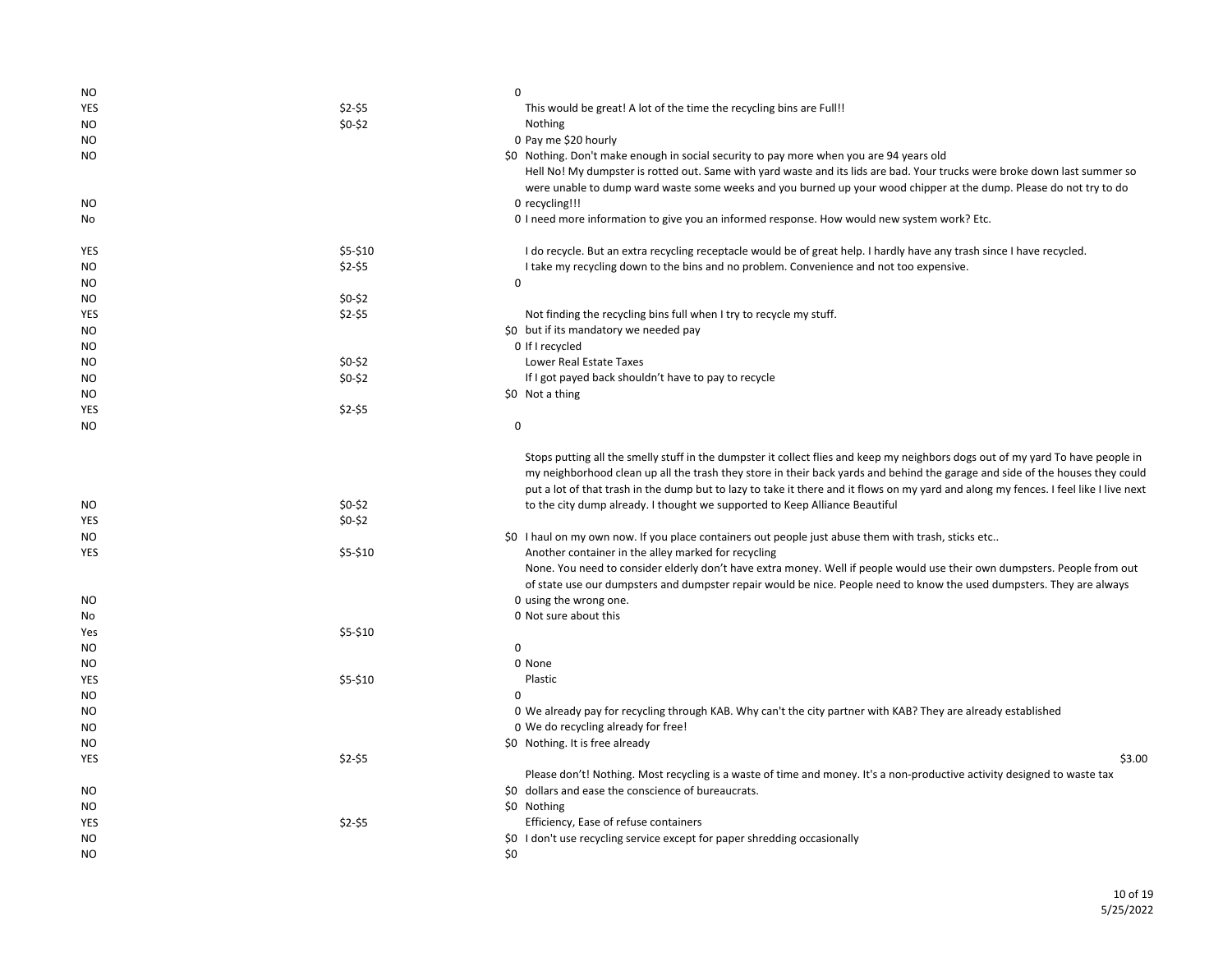| YES        | $$2-$5$   | To get some money back in the form of a rebate                                                                                     |
|------------|-----------|------------------------------------------------------------------------------------------------------------------------------------|
| <b>YES</b> | \$2-\$5   | The types of items that would be separated for recycling. I would have a lot of paper and glass items, cardboard too.              |
| YES        | $$2-$5$   | Clear signage and community awareness of paper recycling methods so trash is not placed in recycling bins.                         |
| YES        | \$5-\$10  | Already do . Sorry about the grant : (                                                                                             |
| YES        | $$2-$5$   |                                                                                                                                    |
| NO         | $$0-$2$   |                                                                                                                                    |
| <b>NO</b>  |           | 0                                                                                                                                  |
| No         |           | 0 I already take my own recycling to the bins Thanks!                                                                              |
| YES        | $$0-$2$   |                                                                                                                                    |
| YES        | \$5-\$10  |                                                                                                                                    |
| NO.        |           | $\pmb{0}$                                                                                                                          |
| <b>YES</b> | $$2-$5$   | Curbside                                                                                                                           |
| YES        | $$2-$5$   | Plus a one time fee for containers. Recycle pickup                                                                                 |
| <b>YES</b> | $$2-$5$   |                                                                                                                                    |
| <b>NO</b>  |           | 0 I wouldn't. I already get it picked up for free (age)                                                                            |
|            |           | I would be much more interested in and willing to pay for recycling if I saw political reform requiring manufactures to use        |
|            |           | more sustainable practices. Effecting change at the consumer level is a nice effort, but true progress will not occur until there  |
| YES        | $$2-$5$   | is change at the corporate level. Thanks!                                                                                          |
| <b>NO</b>  |           | \$0 Why do we have to pay for recycling. Can not the city pickup recycling just as they do trash and yard waste.                   |
|            |           | Nothing. Bills are high enough. Only if service offered is free. Not fair to raise bills on lower income family to support desires |
| <b>NO</b>  | $$0-$2$   | of the upper income families!                                                                                                      |
| YES        | $$2-$5$   | Curb side containers                                                                                                               |
| <b>YES</b> | \$5-\$10  | Easy Access                                                                                                                        |
| <b>NO</b>  |           | 0                                                                                                                                  |
| <b>YES</b> | $$2-$5$   | If recyclables were picked up, not having to sort (plastic/aluminum)                                                               |
| <b>NO</b>  |           | 0 Nothing                                                                                                                          |
| <b>NO</b>  |           | $\mathbf 0$                                                                                                                        |
| <b>NO</b>  |           | \$0 Lower property taxes!                                                                                                          |
| <b>YES</b> | $$0-$2$   | If I didn't have to haul it across town                                                                                            |
| <b>NO</b>  |           | \$0 Refuse is high enough to cover recycling                                                                                       |
|            |           | I might if it wasn't automatically increased each year and if it would be taken off completely if KAB got grants to pay for it     |
|            |           | again. If the electric bill wasn't so expensive I could pay for recycling. Perhaps the city needs to turn off some of the street   |
|            |           | lights and then there would be extra money for recycling. There are far too many lights especially downtown. It doesn't need       |
|            |           | to be lit up like daytime. I know this is off topic but it would be a way to save money and maybe we could see the stars at        |
| <b>NO</b>  |           | 0 night once again.                                                                                                                |
| <b>YES</b> | $$2-$5$   |                                                                                                                                    |
| YES        | $$0-$2$   |                                                                                                                                    |
| Yes        | $$2-$5$   |                                                                                                                                    |
| <b>NO</b>  | $$0-$2$   |                                                                                                                                    |
|            |           | Better availability of receptacles in areas of town. Pick-up for businesses. Provide additional trash receptacles and pickup from  |
| YES        | \$10-\$20 | homes                                                                                                                              |
| YES        | \$5-\$10  |                                                                                                                                    |
| YES        | $$2-$5$   | Pick-up                                                                                                                            |
|            |           | Our refuse doesn't get dumped when it should now. Days later, and sometimes not at all. Credit us to do this. Recycling saves      |
|            |           | money, makes money, and generates revenues for you. Why should we pay you to do this? You should credit us, and discount           |
|            |           | us, for separating trash, and making you money. But first, how about getting our trash dumped on time, with no drivers             |
| NO         |           | 0 skipping routes.                                                                                                                 |
| YES        | \$5-\$10  | To keep recyclables out of the landfill and to put them to good use.                                                               |
|            |           |                                                                                                                                    |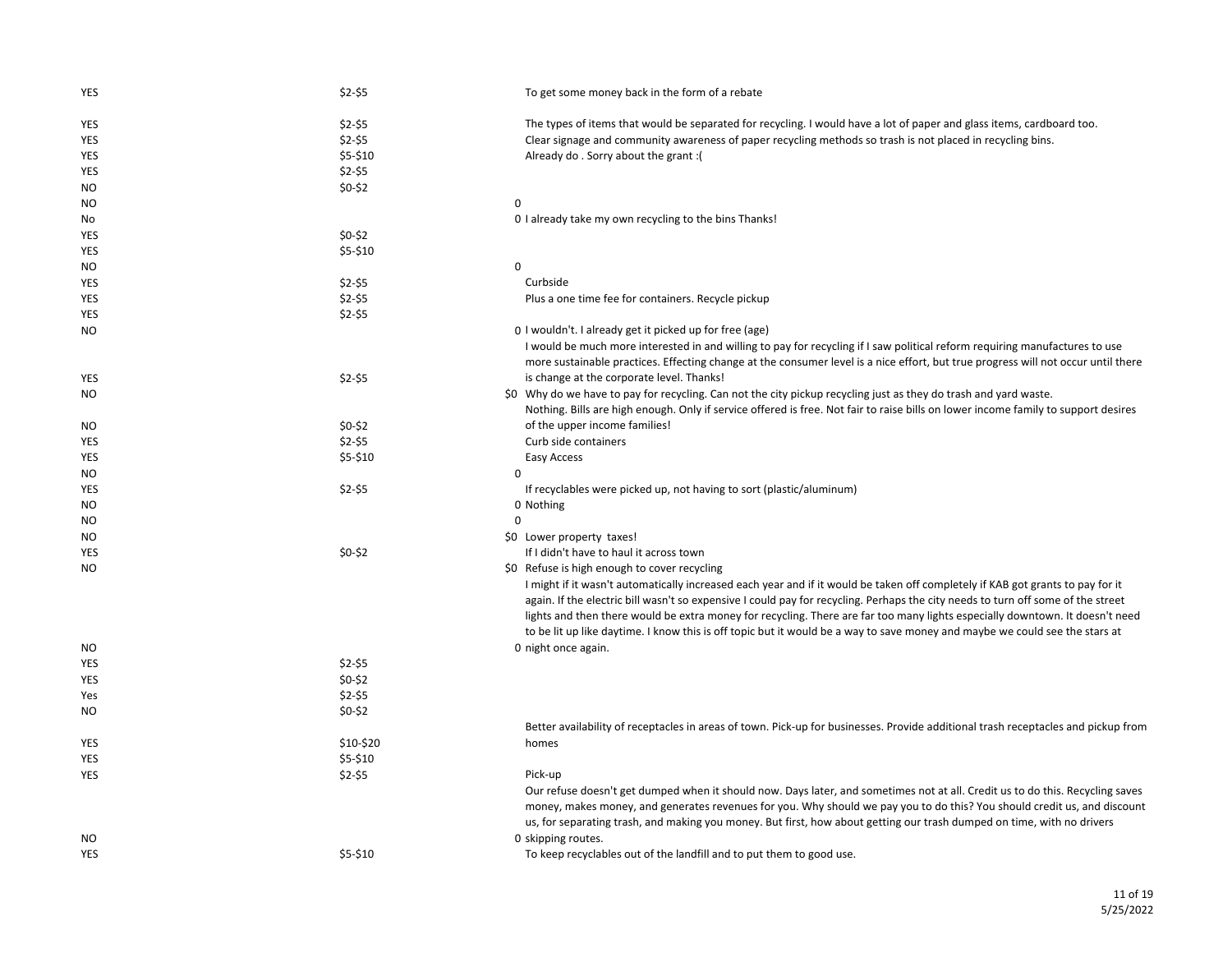| YES            | $$2-$5$   | What could be recycled and ease of convenience to do so.                                                                            |
|----------------|-----------|-------------------------------------------------------------------------------------------------------------------------------------|
|                |           | Easier to throw it away. I hate taking it down to recycle and its full bins. If I could have it picked up at my home I would be     |
|                |           | more apt to recycle and willing to pay. Recycle bin to put everything in and a service that would pick it up so I don't have to     |
| ΝO             | \$5-\$10  | take it somewhere.                                                                                                                  |
| Yes            | $$2-$5$   |                                                                                                                                     |
| NO             | $$0-$2$   | If I couldn't get around or if there wasn't a recycling dumpster near where I live.                                                 |
| NO             |           | 0 I don't plan to recycle                                                                                                           |
| NO             | \$5-\$10  | No entry to                                                                                                                         |
| NO             |           | \$0                                                                                                                                 |
| NO             |           | 0 Nothing!                                                                                                                          |
| NO             |           | 0                                                                                                                                   |
| YES            | \$5-\$10  | Provide bins and pick up on the same day as trash/yard waste. Please take all plastics, glass and tin.                              |
| ΝO             |           | 0 Nothing                                                                                                                           |
| YES            | \$5-\$10  | Lack of grant money and need to keep trash build up in dump                                                                         |
| NO             | \$0-\$2   | If we had a recycling bin on our block                                                                                              |
| ΝO             |           | \$0 At gunpoint, only after the fun misfired 6 times!                                                                               |
| YES            | $$0-$2$   |                                                                                                                                     |
| NO             |           | $\mathbf 0$                                                                                                                         |
| <b>NO</b>      |           | $\mathbf 0$                                                                                                                         |
| YES            | $$2-$5$   | The loss of recycling                                                                                                               |
| NO             |           | \$0                                                                                                                                 |
| NO             |           | \$0                                                                                                                                 |
| ΝO             |           | \$0 Lessen our RF Charges                                                                                                           |
| YES            | $$2-$5$   |                                                                                                                                     |
| YES            | \$5-\$10  |                                                                                                                                     |
|                |           | There has been such an increase in costs in many areas of our life recently so it's a difficult time to ask for another (even if we |
| ΝO             | $$0-$2$   | do believe in recycling).                                                                                                           |
| YES            | $$2-$5$   | More recycling bins                                                                                                                 |
| ΝO             |           | \$0                                                                                                                                 |
| NO             | $$0-$2$   | Nothing, cant afford any more bills                                                                                                 |
| No             | $$0-$2$   |                                                                                                                                     |
| NO             |           | 0 Don't like to keep it around for pickup. So take it many times a week.                                                            |
| NO             | $$0-$2$   | Alley pickup                                                                                                                        |
| NO             |           | $\mathbf 0$                                                                                                                         |
| YES            | \$10-\$20 | Prompt pickup. Easy access to receptacle containers                                                                                 |
| NO             |           | \$0                                                                                                                                 |
| NO             |           | \$0                                                                                                                                 |
| NO             |           | $\mathbf 0$                                                                                                                         |
| No             |           | 0 Not enough information. What services are being proposed?                                                                         |
| NO             |           | \$0 Nothing, all rates need to decrease!!                                                                                           |
| NO             |           | \$0                                                                                                                                 |
| NO             |           | \$0 Larger communities make this happen, do some research                                                                           |
| N <sub>O</sub> | $$0-$2$   |                                                                                                                                     |
| NO             |           | \$0 None - everything is too high as it is at present. No more bills please!                                                        |
| NO             |           | \$0                                                                                                                                 |
| NO             | $$0-$2$   |                                                                                                                                     |
|                |           | If it was at my door. Or a lulti item bucket the trailers around town are very nice and I have no problem separating recycling      |
|                |           | and bringing it to the trailer as long as the service is available. Recycling for the betterment of the planet should be free and   |
| YES            | $$2-$5$   | accessible                                                                                                                          |
|                |           |                                                                                                                                     |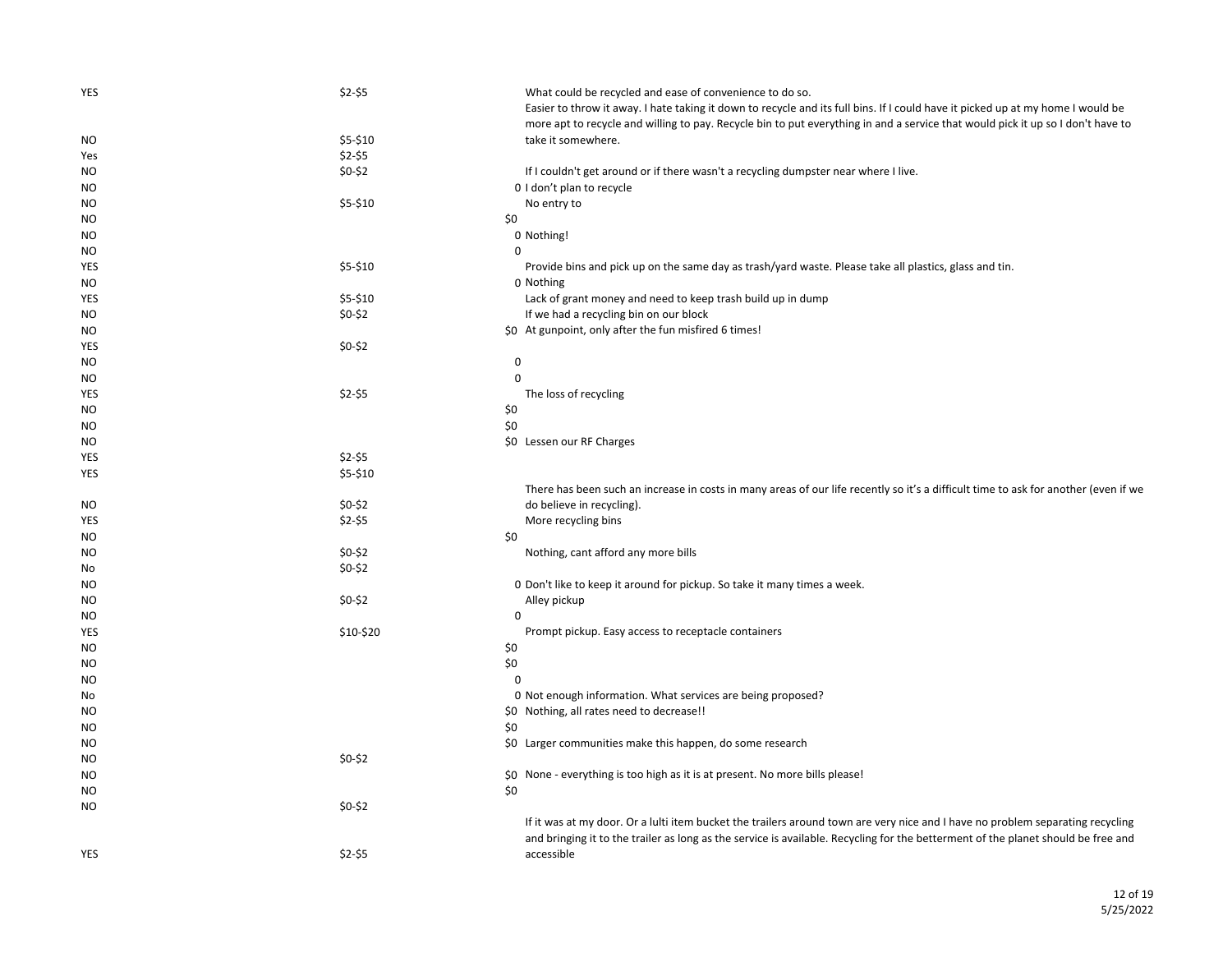|            |           | If the city funds KAB; in order to save additional annual budget capacity on capital expenses required for services operated       |
|------------|-----------|------------------------------------------------------------------------------------------------------------------------------------|
| YES        | \$10-\$20 | solely by the city, in the event KAB decides to decrease or cease recycling services.                                              |
| YES        | \$2-\$5   | Having it available to use.                                                                                                        |
| NO.        | $$0-$2$   | I recycle for free now.                                                                                                            |
| NO         | $$0-$2$   | Nothing                                                                                                                            |
| NO.        |           | \$0                                                                                                                                |
| YES        | $$0-$2$   | To have empty trash bins or dumpsters                                                                                              |
| NO.        |           | \$0 If its free                                                                                                                    |
| YES        | \$10-\$20 | I recycle - I would pay                                                                                                            |
| <b>YES</b> | \$5-\$10  | Easier the better: instructions, what/how, pickup                                                                                  |
| <b>NO</b>  | $$0-$2$   | Nothing                                                                                                                            |
| YES        | \$2-\$5   | If it is picked up at my home. I also like keeping recyclables out of the landfill                                                 |
| YES        | \$5-\$10  | Knowing there was a possibility they could get the grant back next year.                                                           |
| NO         |           | $\mathbf 0$                                                                                                                        |
| NO         | $$0-$2$   |                                                                                                                                    |
| NO         |           | $\mathbf 0$                                                                                                                        |
| YES        | $$0-$2$   |                                                                                                                                    |
| YES        | \$2-\$5   | Being sure we have recycling                                                                                                       |
| YES        | \$2-\$5   | Its just the right thing to do.                                                                                                    |
| YES        | $$2-$5$   | For it to be picked up on a regular basis                                                                                          |
| YES        | \$2-\$5   | Not sure                                                                                                                           |
| NO.        | $$0-$2$   | Nothing. Maybe have a recycling center we could take them to ourselves.                                                            |
| YES        | $$2-$5$   |                                                                                                                                    |
| YES        | \$10-\$20 | Not having to separate recycle - can place it all together when picked up.                                                         |
| NO.        | $$0-$2$   | Nothing                                                                                                                            |
| YES        | \$5-\$10  |                                                                                                                                    |
| YES        | $$2-$5$   |                                                                                                                                    |
| <b>NO</b>  |           | \$0 My city bill is already high enough                                                                                            |
| NO         | $$0-$2$   |                                                                                                                                    |
| No         |           | 0 We already pay \$100 a year for curbside pickup from KAB                                                                         |
| <b>NO</b>  |           | \$0 Not a single thing. I believe this should be something in your budget that you want to do without charging us.                 |
|            |           |                                                                                                                                    |
|            |           | Id be willing to pay up to \$10 to have recycling service available, however I'd be willing to pay more if dumpsters or containers |
| YES        | \$5-\$10  | could be provided or rented for individuals homes and picked up on regularly and taken to be sorted and recycled.                  |
| YES        | \$5-\$10  | If the items being recycled were sorted here in Alliance.                                                                          |
| NO         |           | \$0 Free trash pickup                                                                                                              |
| <b>NO</b>  |           | $\mathbf 0$                                                                                                                        |
| NO         |           | 0 I recycle now for free                                                                                                           |
| YES        | \$5-\$10  |                                                                                                                                    |
| NO         | \$2-\$5   |                                                                                                                                    |
| YES        | $$0-$2$   | Recycling dumpsters in the allies for convince of the community.                                                                   |
| YES        | \$10-\$20 |                                                                                                                                    |
|            |           |                                                                                                                                    |
| Yes        | $$0-$2$   | the convience of not taking it to the recycle center myself                                                                        |
| No         | $$0-$2$   | Not having to pay for recycling                                                                                                    |
|            |           | Eliminate the City Manager position and allow the Mayor and city council to run the city. Also abolish any position                |
|            |           | settlements if that position is discharged for whatever reason. Otherwise use the inconvenience fee used to collect online         |
| No         |           | 0 utilities payments!                                                                                                              |
|            |           | Nothing! Have you seen inflation rates? People can barely pay for groceries, we do not need to be raising prices for something     |
| No         |           | 0 like this!                                                                                                                       |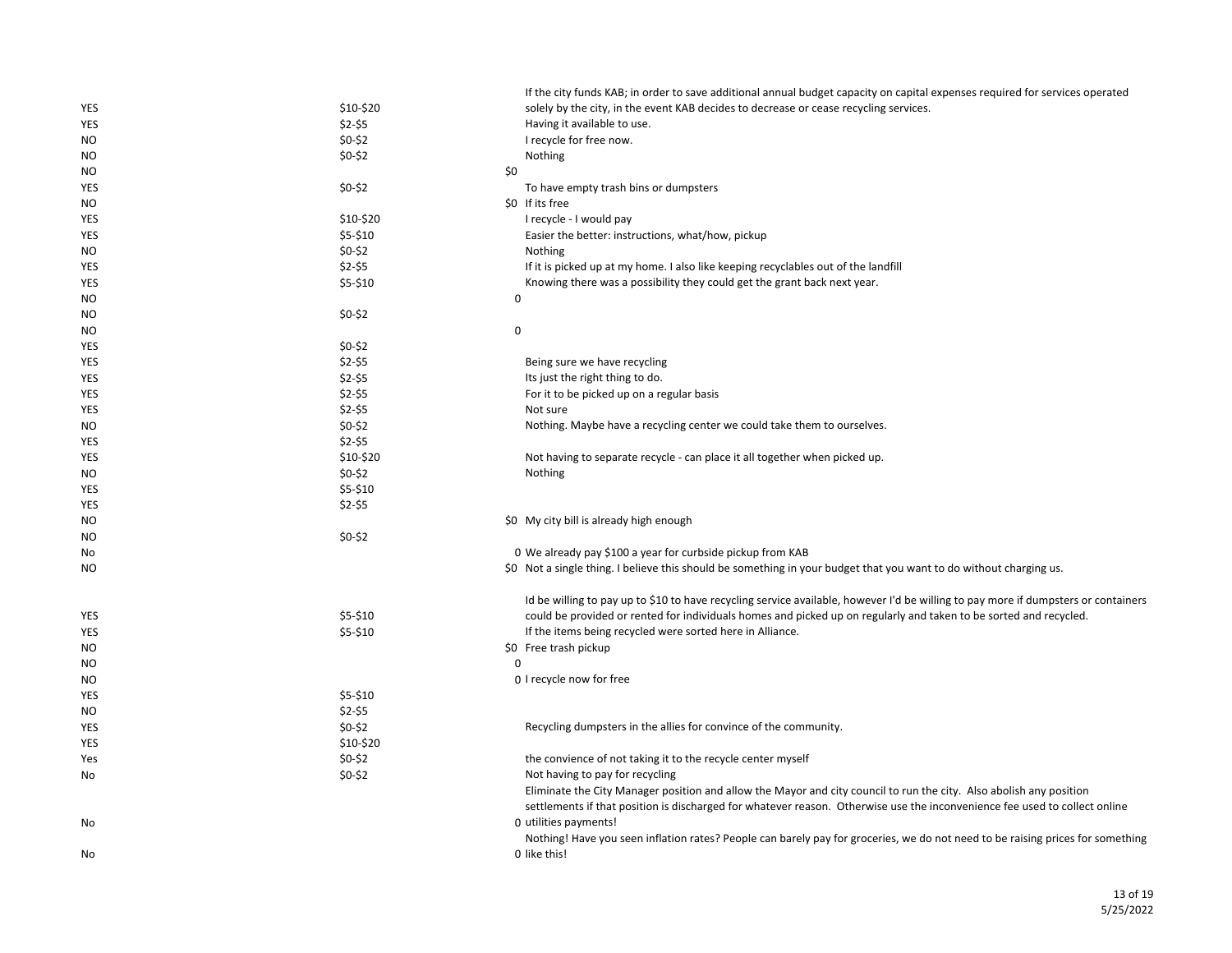| Yes | $$0-$2$   | KEEP THE LANDFILL LESS CONJUSTED.                                                                                                                                                                                                                                                                                                                                                               |
|-----|-----------|-------------------------------------------------------------------------------------------------------------------------------------------------------------------------------------------------------------------------------------------------------------------------------------------------------------------------------------------------------------------------------------------------|
| No  |           | 0 Nada.                                                                                                                                                                                                                                                                                                                                                                                         |
| Yes | $$2-$5$   | Having a recycling bin with the trash bins                                                                                                                                                                                                                                                                                                                                                      |
| Yes | \$5-\$10  | Clear instructions                                                                                                                                                                                                                                                                                                                                                                              |
| No  |           | 0 Nothing.                                                                                                                                                                                                                                                                                                                                                                                      |
| No  |           | 0 Nothing                                                                                                                                                                                                                                                                                                                                                                                       |
| No  |           | 0 Nothing!                                                                                                                                                                                                                                                                                                                                                                                      |
| No  |           | 0 Nothing.                                                                                                                                                                                                                                                                                                                                                                                      |
| No  |           | O But I would like see bins in a couple of other locations. Because people get frustrated when they go and the bins are full.                                                                                                                                                                                                                                                                   |
| No  |           | <b>0 LOWER PROPERTY TAXES!</b>                                                                                                                                                                                                                                                                                                                                                                  |
| No  |           | 0 Nothing                                                                                                                                                                                                                                                                                                                                                                                       |
| Yes | \$5-\$10  | No having the service at all. The fees at the landfill going up because there was no recycling.                                                                                                                                                                                                                                                                                                 |
| Yes | $$2-$5$   | No seperating at the home. Everything in one bin.                                                                                                                                                                                                                                                                                                                                               |
| No  |           | 0 nothing                                                                                                                                                                                                                                                                                                                                                                                       |
| No  |           | O There is nothing that you can do to get me to agree with paying for recycling.                                                                                                                                                                                                                                                                                                                |
| Yes | $$2-$5$   | Have separate garbage bins for recycle materials from trash.                                                                                                                                                                                                                                                                                                                                    |
| No  | $$0-$2$   | Nothing                                                                                                                                                                                                                                                                                                                                                                                         |
| No  | $$0-$2$   | Nothing                                                                                                                                                                                                                                                                                                                                                                                         |
| No  |           | 0 Nothing                                                                                                                                                                                                                                                                                                                                                                                       |
| No  |           | 0                                                                                                                                                                                                                                                                                                                                                                                               |
|     |           | I want it picked up at my residence and not having to take it to a location that is full because it hasn't been emptied for more                                                                                                                                                                                                                                                                |
| Yes |           | 0 to be recycled                                                                                                                                                                                                                                                                                                                                                                                |
| No  |           | 0 Nothing                                                                                                                                                                                                                                                                                                                                                                                       |
| Yes | \$5-\$10  | Pick up curbside weekly                                                                                                                                                                                                                                                                                                                                                                         |
| No  |           | 0 I would be willing if the city of Alliance would stop wasting so much money on things that don't help the community                                                                                                                                                                                                                                                                           |
| Yes |           | O Recycling receptacles in alleys for all resident use instead of paying for curbside or have to drive to the bins/center.                                                                                                                                                                                                                                                                      |
| Yes | \$10-\$20 | Having our own can that we roll to the street weekly                                                                                                                                                                                                                                                                                                                                            |
| No  |           | 0 I would recycle if reimbursed for my time and effort. Barring that, I am not interested in paying to recycle.                                                                                                                                                                                                                                                                                 |
| Yes | $$0-$2$   |                                                                                                                                                                                                                                                                                                                                                                                                 |
| No  | $$0-$2$   | I would not pay for recycling                                                                                                                                                                                                                                                                                                                                                                   |
|     |           | Ease of use with either neighborhood containers or individual containers provided, picked up, and maintained by City. Also<br>streamlining the process of "what goes where?" Basic recycling of cardboard boxes, aluminum, plastic containers, and glass<br>would be great. Right now I try to recycle as much a possible but the build up of stuff in my garage while I find a time to take it |
| Yes | \$5-\$10  | all to the recycle bins is frustrating.<br>not having to individually bag plastics, glass, etc. I understand the cardboard needs to stay dry but I hate to put extra plastic                                                                                                                                                                                                                    |
| Yes | \$10-\$20 | into the environment with plastic bags                                                                                                                                                                                                                                                                                                                                                          |
| Yes | \$10-\$20 |                                                                                                                                                                                                                                                                                                                                                                                                 |
| No  | $$0-$2$   | I don't want to pay for recycling.                                                                                                                                                                                                                                                                                                                                                              |
| No  |           | 0 Absolutely NOTHING. Figure out where this request is coming from and tell them to get LOST and STAY lost.                                                                                                                                                                                                                                                                                     |
|     |           | 0 pickup of recycle mixed recycle products weekend drop-off of electronics                                                                                                                                                                                                                                                                                                                      |
| Yes | \$10-\$20 |                                                                                                                                                                                                                                                                                                                                                                                                 |
| Yes | \$5-\$10  |                                                                                                                                                                                                                                                                                                                                                                                                 |
| Yes |           | Curbside pickup                                                                                                                                                                                                                                                                                                                                                                                 |
| Yes | \$10-\$20 | If Keep Alliance Beautiful has to close, otherwise I will continue to use them.                                                                                                                                                                                                                                                                                                                 |
| Yes | $$2-$5$   | If it was picked up at my location                                                                                                                                                                                                                                                                                                                                                              |
| No  |           | 0 to really KNOW it is being recycled                                                                                                                                                                                                                                                                                                                                                           |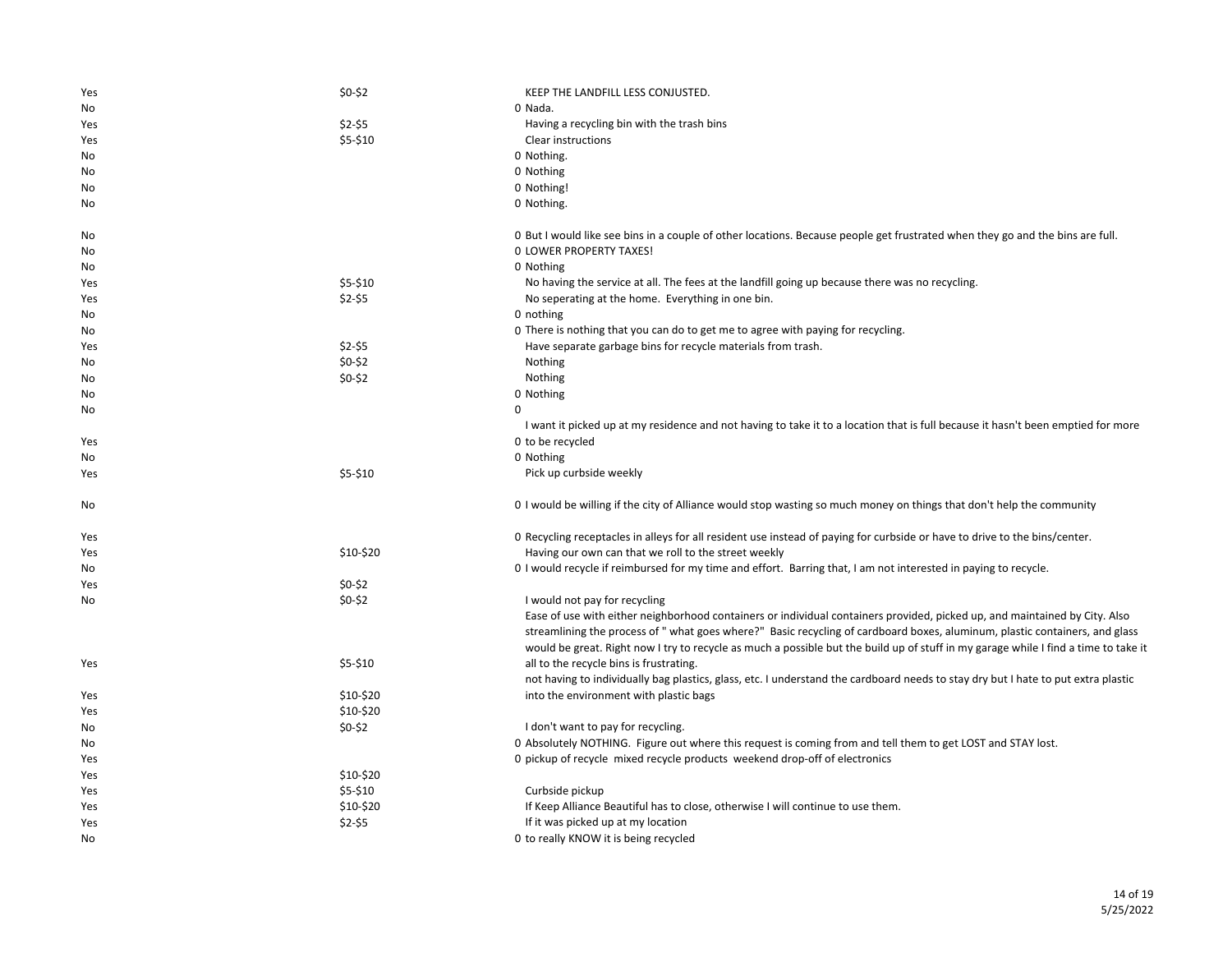|     |           | All the recycle would be going to trash thus to the landfill. It has been very convenient for us as senior citizens and there are  |
|-----|-----------|------------------------------------------------------------------------------------------------------------------------------------|
| Yes | \$2-\$5   | quite a number of seniors in Alliance.                                                                                             |
| No  | $$0-$2$   | Nothing. I can't afford any increase.                                                                                              |
| Yes | \$5-\$10  | Curbside pick-up                                                                                                                   |
| Yes | \$5-\$10  | Depends on how often it gets picked up. The need for recycling. I would pay so I don't have to deliver it.                         |
| No  |           | O Nothing would make me more likely to pay for recycling! Thank you for asking though!                                             |
| No  |           | 0 nothing. I do not get a city dumpster at my home or my place of business. I have to pay a private company for dumpster fees.     |
| Yes | $$2-$5$   | Ease of access and recyclable bin for all products                                                                                 |
| Yes | \$5-\$10  |                                                                                                                                    |
| Yes | \$2-\$5   | Have one recyling can for all recycled goods to be recycled mixed together                                                         |
| No  |           | 0 If the Recycling Center would close down.                                                                                        |
|     |           | If the city offered recycle bins for pickup. But I honestly do not mind sorting and taking my own recycle! Doing recycle aids not  |
| Yes | \$5-\$10  | only the planet but it saves us on garbage bags. We have an good amount of recyclable products in our home.                        |
| No  |           | $0$ No                                                                                                                             |
| No  |           | 0 If utility prices would go down on everything.                                                                                   |
| No  |           | 0 Nothing as I don't wish to raise my bills and not fair to force others who are struggling to pay more                            |
| Yes | $$2-$5$   | Ease of use of the service, and close accessibility to my house.                                                                   |
| Yes | \$5-\$10  |                                                                                                                                    |
| Yes | \$2-\$5   | Common sense                                                                                                                       |
| Yes | \$5-\$10  | Curbside pickup, low hassle                                                                                                        |
| No  |           | 0 nothing                                                                                                                          |
| No  |           | 0 Nothing                                                                                                                          |
| Yes | \$10-\$20 | Getting recycling picked up.                                                                                                       |
| Yes | \$5-\$10  | If recycling materials are picked up at our house.                                                                                 |
| Yes | \$0-\$2   |                                                                                                                                    |
| Yes | \$0-\$2   | need more details why are we losing what we have, what will change if we are charged this is a tough survey                        |
| No  |           | 0 We are doing you a service by recycling.                                                                                         |
| No  | $$0-$2$   | If it was no extra cost                                                                                                            |
| Yes | \$5-\$10  |                                                                                                                                    |
| Yes | $$2-$5$   | Having containers close by                                                                                                         |
| No  |           | 0 nothing                                                                                                                          |
| No  |           | 0 Nothing                                                                                                                          |
| No  | $$0-$2$   | Having containers available                                                                                                        |
| No  | \$0-\$2   | n/a                                                                                                                                |
| No  |           | $\mathbf 0$                                                                                                                        |
| No  | $$0-$2$   |                                                                                                                                    |
| No  | $$0-$2$   | if it was cheaper                                                                                                                  |
| No  | \$5-\$10  |                                                                                                                                    |
| No  |           | 0 I would expect that recycling would cover its own costs. If not a cost benefits analysis must be undertaken.                     |
| Yes | \$2-\$5   | I just think it would be nice to have the option to recycle. I do worry about the cost of processing the recyclables for the City. |
|     |           | I already recycle. If KAB was no longer able to stay in business due to the current funding shortfall, I would like it if the city |
| Yes | \$5-\$10  | could offer this service.                                                                                                          |
| No  | $$0-$2$   | Nothing                                                                                                                            |
| No  | $$0-$2$   | City bill is high enough, I have to have my heater no higher then 65 in the winter to keep it affordable.                          |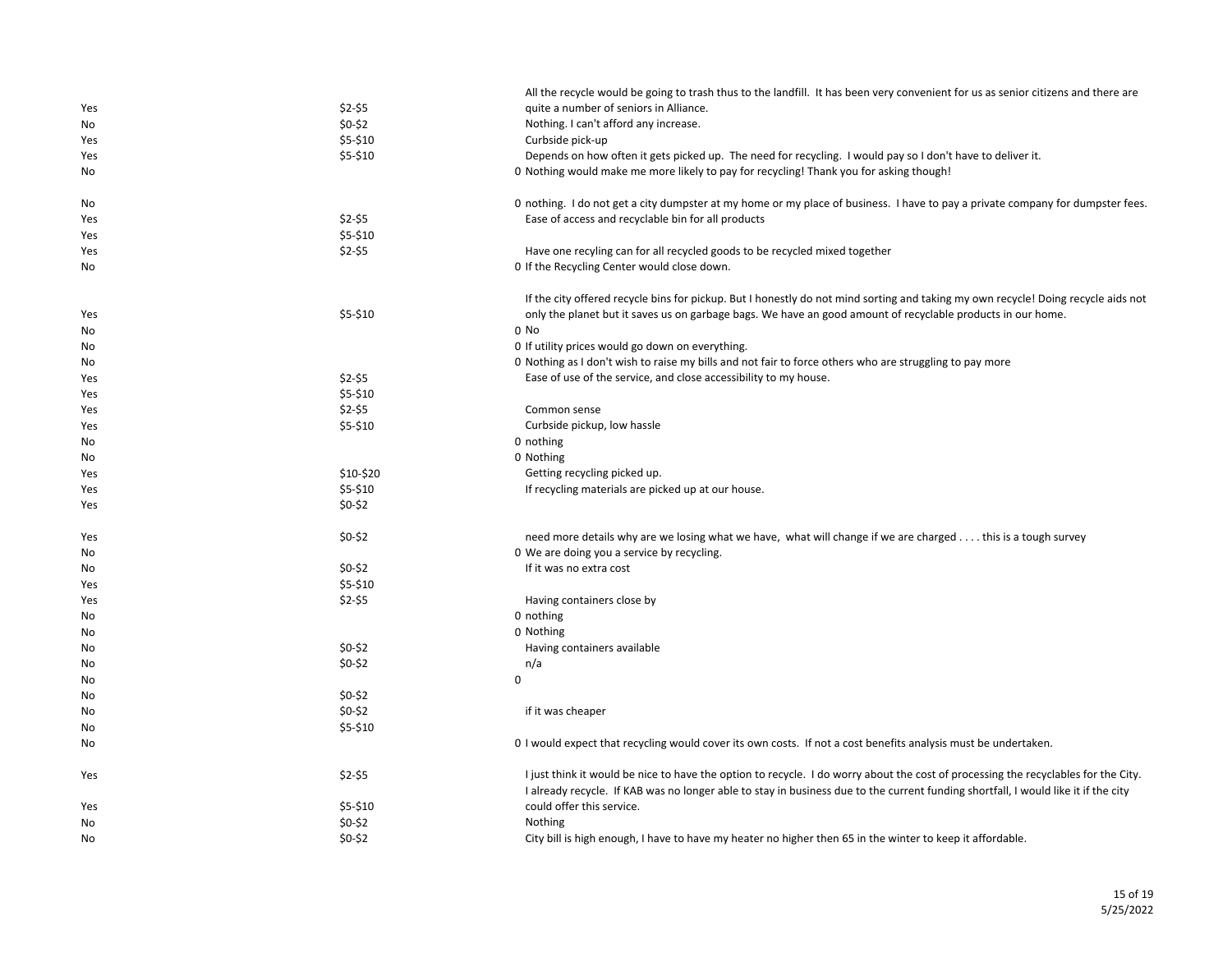| No  |           | O A place for old paint, household chemicals. All the stuff we can't dispose of now that's a bigger polluter than paper & plastic. |
|-----|-----------|------------------------------------------------------------------------------------------------------------------------------------|
| Yes |           | 0 If you come pick it up the same way you do trash                                                                                 |
| No  |           | 0 nothing, I feel there are to many things now being paid for out of my taxes.                                                     |
| No  |           | 0 Nothing should already be included pretty standard service across the country and imposed by government.                         |
| No  | $$0-$2$   | <b>NOTHING</b>                                                                                                                     |
| Yes | $$5-$10$  |                                                                                                                                    |
| Yes | $$0-$2$   |                                                                                                                                    |
| No  |           | 0 Nothing                                                                                                                          |
| Yes | $$5-$10$  | To know the same people would be in charge of Keep Alliance Beautiful.                                                             |
| No  | $$0-$2$   |                                                                                                                                    |
| No  | $$0-$2$   |                                                                                                                                    |
| Yes | $$5-$10$  | I would be willing to pay for recycling options if KAB isn't able to continue without needing to charge.                           |
| Yes | \$10-\$20 | Curb side pick up.                                                                                                                 |
| No  | $$0-$2$   | Nothing. I have no problem taking my recyclables to the City's recycling center myself.                                            |
| No  | $$0-$2$   | nothing. Money is tight. I would much rather be encouraged to recycle.                                                             |
| Yes | $$2-$5$   | No other option                                                                                                                    |
| Yes | $$5-$10$  | To not have to take it to the center.                                                                                              |
|     |           | Lower property taxes and lower city sales taxes . we pay way too much in taxes as it is to be expected to pay for or partially     |
| No  |           | 0 pay for a recycling program !                                                                                                    |
| No  | $$0-$2$   | Nothing                                                                                                                            |
| Yes | $$0-$2$   |                                                                                                                                    |
| Yes | $$0-$2$   |                                                                                                                                    |
| No  |           | 0                                                                                                                                  |
| No  | $$0-$2$   |                                                                                                                                    |
| No  | $$0-$2$   |                                                                                                                                    |
| Yes | $$2-$5$   | To keep the program operating.                                                                                                     |
| Yes | $$2-$5$   |                                                                                                                                    |
| Yes | $$2-$5$   | One bin picked up for all recycling (plastic, glass, cardboard, etc.)                                                              |
| No  | $$0-$2$   | Nothing                                                                                                                            |
| No  |           | 0 Nothing. I don't want to have to pay to recycle                                                                                  |
| Yes | $$5-$10$  | Having recycle bins in the alley with the trash receptacles.                                                                       |
| No  |           | 0 Nothing                                                                                                                          |
| No  |           | 0 Keeping keep alliance beautiful going!!!!                                                                                        |
| Yes | $$2-$5$   | Single stream recycling.                                                                                                           |
| No  | $$0-$2$   | Nothing. City of Alliance refuse charges are ridiculously high already.                                                            |
| No  |           | 0 if we have to pay for recycling, someone is doing it wrong. Years ago, when you recycled, you were given money.                  |
| No  |           | 0 Nothing.                                                                                                                         |
|     |           | Easier access, a giant dumpster/or two for it next to the others one or two per block. The city recycling centers are always       |
|     |           | packed. Having a trash can out of my house is great, but having to remember pick up days is hard with kids and hectic              |
| Yes | \$5-\$10  | schedules.                                                                                                                         |
| Yes | $$2-$5$   | Knowing that it is still available in the community and keeps the staff employed                                                   |
| Yes | $$5-$10$  |                                                                                                                                    |
| No  | $$0-$2$   | Nothing                                                                                                                            |
| Yes |           | 0 I like the program as it is.                                                                                                     |
| Yes | \$10-\$20 | To have efficient and easy recycling                                                                                               |
| No  |           | 0 Nothing                                                                                                                          |
| Yes | $$2-$5$   | Better access to center                                                                                                            |
|     |           |                                                                                                                                    |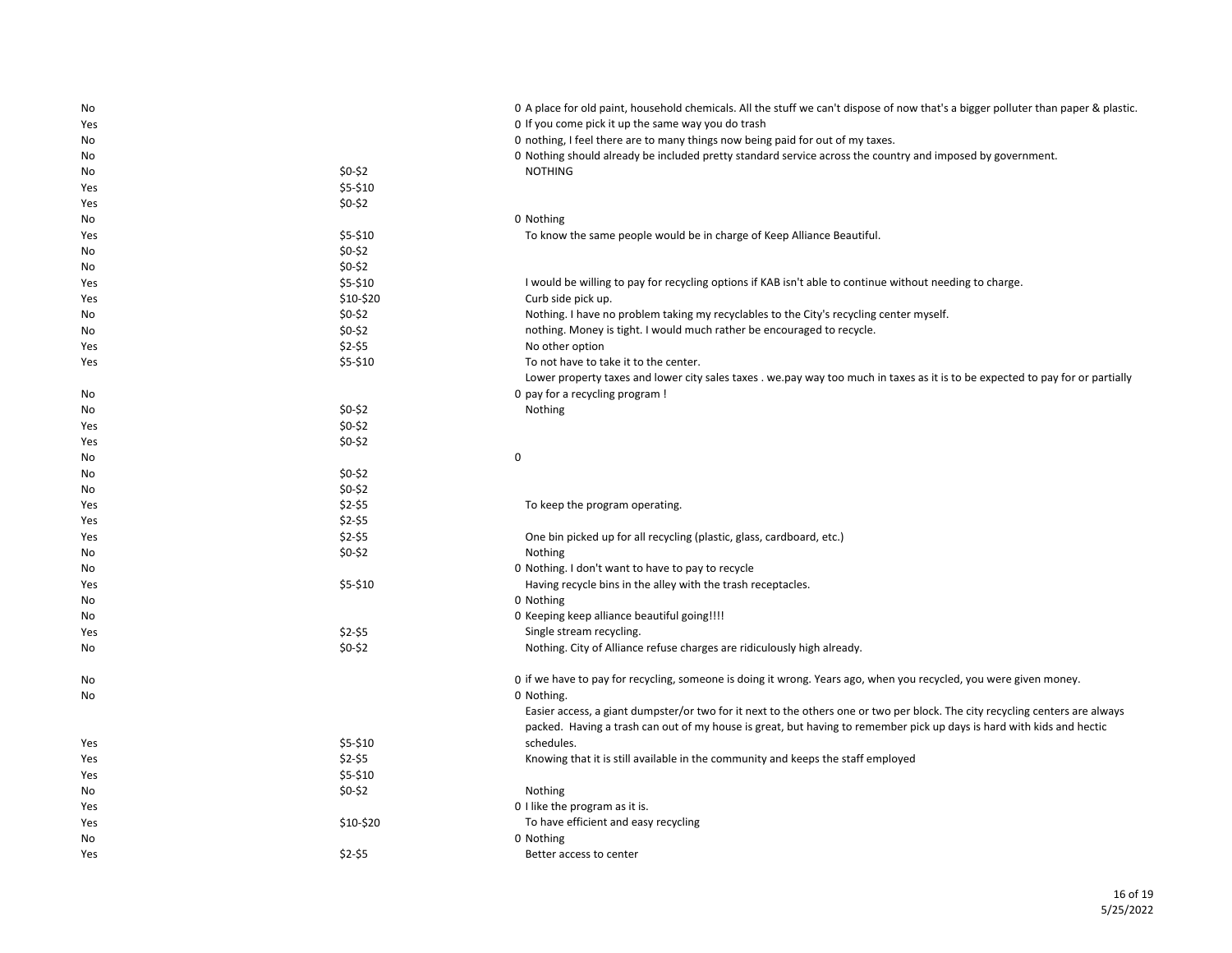| Yes | \$10-\$20 | We are using kab                                                                                                                     |
|-----|-----------|--------------------------------------------------------------------------------------------------------------------------------------|
| No  |           | 0 Nothing we're on fixed income. Can't afford anything more!                                                                         |
| Yes | \$5-\$10  | Pick up                                                                                                                              |
| Yes | $$2-$5$   | So my recycled items don't end up in a landfill                                                                                      |
| Yes | $$2-$5$   | Easy to use.                                                                                                                         |
| Yes | $$5-$10$  | So I don't have to take it to the place myself                                                                                       |
| No  | $$2-$5$   | If the service was curbside                                                                                                          |
| No  | $$0-$2$   | Nothing                                                                                                                              |
| No  |           | O For as much as we pay for refuge. Recycling helps the landfill. It should be free with our refuge.                                 |
| Yes | $$2-$5$   |                                                                                                                                      |
| Yes | $$2-$5$   |                                                                                                                                      |
| No  | $$0-$2$   | Nothing                                                                                                                              |
| Yes | $$2-$5$   |                                                                                                                                      |
|     |           | I use to recycle, but it is time consuming and I do not have space to keep everything separate, an if it cost \$ that I don't have I |
| No  |           | 0 diffentley will not recycle                                                                                                        |
| No  | $$0-$2$   | We have recycling services already. They should sell salvage rights to a company for the landfill.                                   |
| Yes | $$5-$10$  | Not having to sort anything-just putting it all in one container                                                                     |
| Yes | $$0-$2$   | actually offering the service                                                                                                        |
| No  |           | 0 Why should we pay to recycle?                                                                                                      |
| No  | $$0-$2$   | nothing                                                                                                                              |
| No  |           | 0 You pay me                                                                                                                         |
| Yes | \$10-\$20 | Already paying                                                                                                                       |
| Yes | \$5-\$10  | We pay \$100 a year right now for keep Alliance Beautiful's recycling service                                                        |
| No  |           | 0 We have a place we can take recycling. It is not necessary to have pick up from our homes.                                         |
| Yes | $$2-$5$   | Simplicity of use                                                                                                                    |
| Yes | $$5-$10$  | I already pay \$100 per year                                                                                                         |
| No  |           | 0 Nothing                                                                                                                            |
| No  | $$0-$2$   | I think recycling should be free. Why pay to sort your trash?                                                                        |
|     |           | Would have to be more user friendly, readily available. Receptacles by our dumpsters instead of the overfilled community             |
| Yes | $$2-$5$   | ones that you can't get your items into. It started looking like a dump area there.                                                  |
| Yes | $$2-$5$   | Sort free recycling I dont want to waste time and space with multiple recycling bins                                                 |
| Yes | $$5-$10$  |                                                                                                                                      |
| No  | $$0-$2$   | A discount on trash service                                                                                                          |
| Yes | \$2-\$5   | glass, plastic, and aluminum collection                                                                                              |
| No  | $$2-55$   | I probably would not pay. We take ours down to KAB.                                                                                  |
| Yes | $$5-$10$  | Recycle recepticals at residents homes who want them along with pick up weekly or biweekly.                                          |
| Yes | $$2-$5$   | Plastic pickup                                                                                                                       |
| No  | $$2-$5$   |                                                                                                                                      |
| Yes | $$5-$10$  | If it was picked up.                                                                                                                 |
| No  | $$5-$10$  |                                                                                                                                      |
| Yes | $$2-$5$   | Curb side pickup                                                                                                                     |
| Yes | \$10-\$20 |                                                                                                                                      |
| Yes | $$2-$5$   | Easier access                                                                                                                        |
| Yes | $$0-$2$   | If Bins was in the alley with dumpsters                                                                                              |
| Yes | \$10-\$20 |                                                                                                                                      |
| No  | $$0-$2$   | Nothing                                                                                                                              |
| Yes | \$5-\$10  | If they had pickup                                                                                                                   |
| Yes | $$5-$10$  | If recycling buckets were provided and recycling was picked up with the trash.                                                       |
| Yes | $$2-$5$   | If I can keep my recycling bin from KAB and they still continue to pick it up every two weeks.                                       |
|     |           |                                                                                                                                      |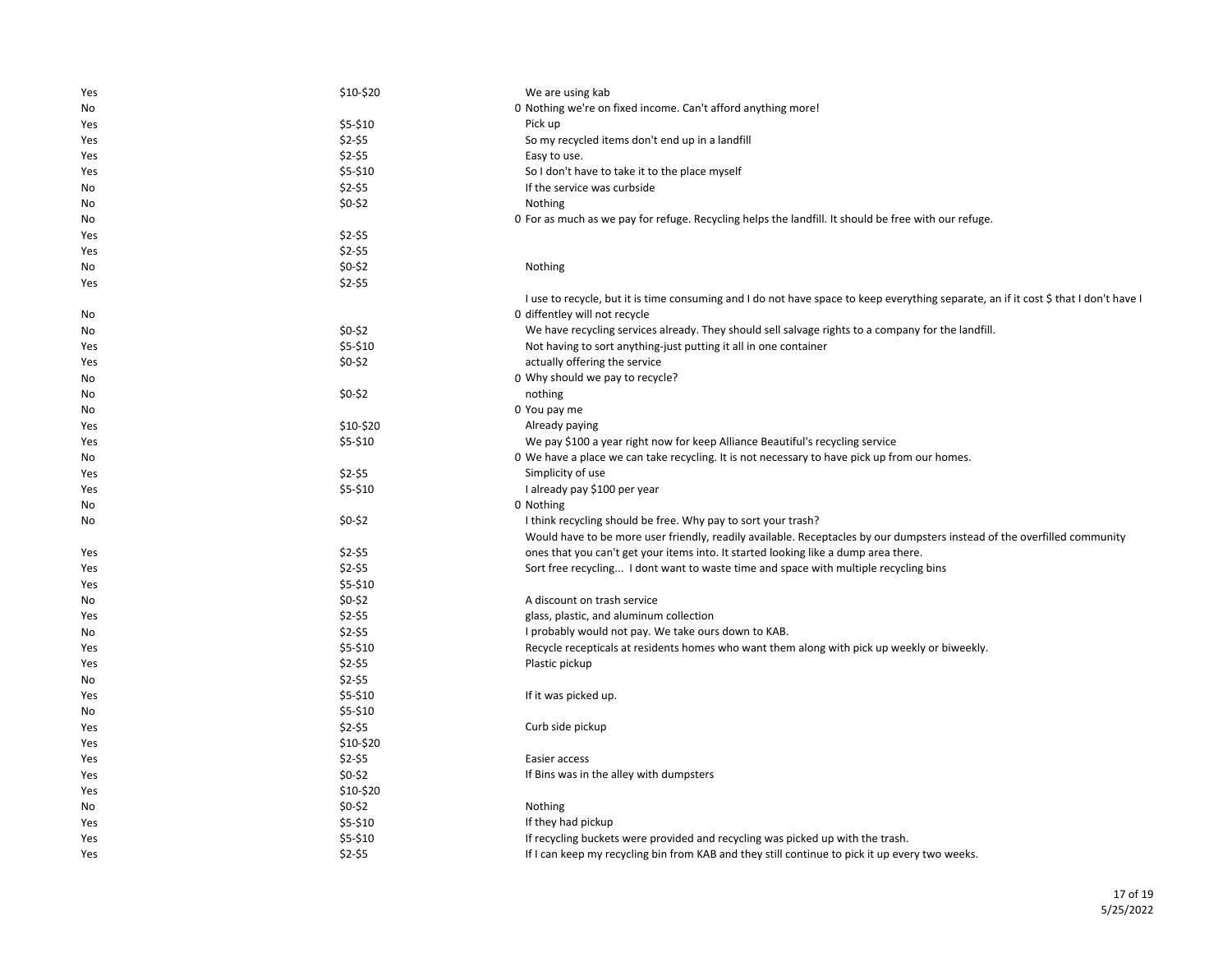| No  |           | 0 Nothing                                                                                                                            |
|-----|-----------|--------------------------------------------------------------------------------------------------------------------------------------|
|     |           | I don't think I want to pay. It seems the reason I recycle is for the good of the environment. Find businesses or Grant's that       |
| No  | $$0-$2$   | can help. Ir should not be our responsibility.                                                                                       |
| Yes | $$2-$5$   | To have our own refuse and recycling containers, also benefit the environment                                                        |
| Yes | \$5-\$10  | Curbside pickup with our own container and no sorting.                                                                               |
|     |           | I already pay for curbside recycling. It is something I feel is very important. I cut my trash waste in half or more by recycling so |
| Yes | \$10-\$20 | much. If it would help KAB stay operating, I would pay more. They do so much for Alliance.                                           |
| Yes | $$0-$2$   | Less trash in the landfill. Keeping people employed at KAB. Doing the right thing for nature.                                        |
| No  | $$0-52$   | Won't pay more. That's crazy. Do you have any idea how hard it is to live now???                                                     |
| Yes | \$5-\$10  |                                                                                                                                      |
| No  | \$10-\$20 | We are signed up for curbside pickup.                                                                                                |
| Yes | $$2-55$   | Save our landfills from filling up                                                                                                   |
| Yes | \$5-\$10  | If it was picked up at my house                                                                                                      |
|     |           | Depends on what items you can recycle. We missed out on the tires last year as so many farmer and there big trucks going to          |
| Yes | $$0-$2$   | the land fill. We live out of town recycle our paper, plastic etc now on our dime                                                    |
| No  |           | 0 Nothing                                                                                                                            |
| No  |           | 0 I wouldn't pay. It should be free                                                                                                  |
| No  | $$0-$2$   | Free                                                                                                                                 |
| No  |           | 0 Nothing                                                                                                                            |
| Yes | \$5-\$10  | Have availability to dispose of the recycling instead of encountering packed receptacles                                             |
| No  | $$0-$2$   | Nothing                                                                                                                              |
| Yes | \$5-\$10  | Bin for recycling that is picked up every week.                                                                                      |
| Yes | $$0-$2$   |                                                                                                                                      |
| Yes | \$10-\$20 | I already do and think it's very worthwhile. Curbside is great!                                                                      |
| Yes | \$5-\$10  | Easier access                                                                                                                        |
| Yes | \$10-\$20 | At home pick up                                                                                                                      |
| Yes | $$2-55$   | Free pick up and containers of recycling                                                                                             |
| No  | \$5-\$10  | If it was state law to recycle and it was the best facility in the state.                                                            |
| Yes | \$5-\$10  | I already pay the yearly \$100 for curbside pickup.                                                                                  |
| No  | \$2-\$5   |                                                                                                                                      |
| Yes | $$2-$5$   | Actually having the service offered through out the alliance.                                                                        |
| No  |           | 0 lâ€ <sup>™</sup> m not paying                                                                                                      |
| Yes | $$2-$5$   | Having it separately like we do now                                                                                                  |
| Yes | \$5-\$10  | If it was picked up and sorted                                                                                                       |
| Yes | $$2-$5$   | To keep KAB                                                                                                                          |
| Yes | \$5-\$10  |                                                                                                                                      |
| Yes | \$5-\$10  | Weekly pick up.                                                                                                                      |
| Yes | \$10-\$20 | Service like KABalready use their pickup service.                                                                                    |
| No  | $$0-$2$   |                                                                                                                                      |
| No  |           | 0 I would not pay more                                                                                                               |
| Yes | \$10-\$20 | A separate recycling dumpster in alleys                                                                                              |
| No  | $$0-$2$   | I will not pay                                                                                                                       |
| No  | \$5-\$10  | If they picked it up from my house.                                                                                                  |
| No  | $$2-$5$   | Recycle dumpsters in alley and/or more space to dump. Recepticals are always full                                                    |
| Yes | $$2-$5$   | If it is convenient.                                                                                                                 |
| Yes | $$2-$5$   |                                                                                                                                      |
| Yes | \$5-\$10  | Curbside pickup, which I already do thru KAB                                                                                         |
| Yes | $$0-$2$   | If we didn't have to sort it                                                                                                         |
| No  | $$0-$2$   |                                                                                                                                      |